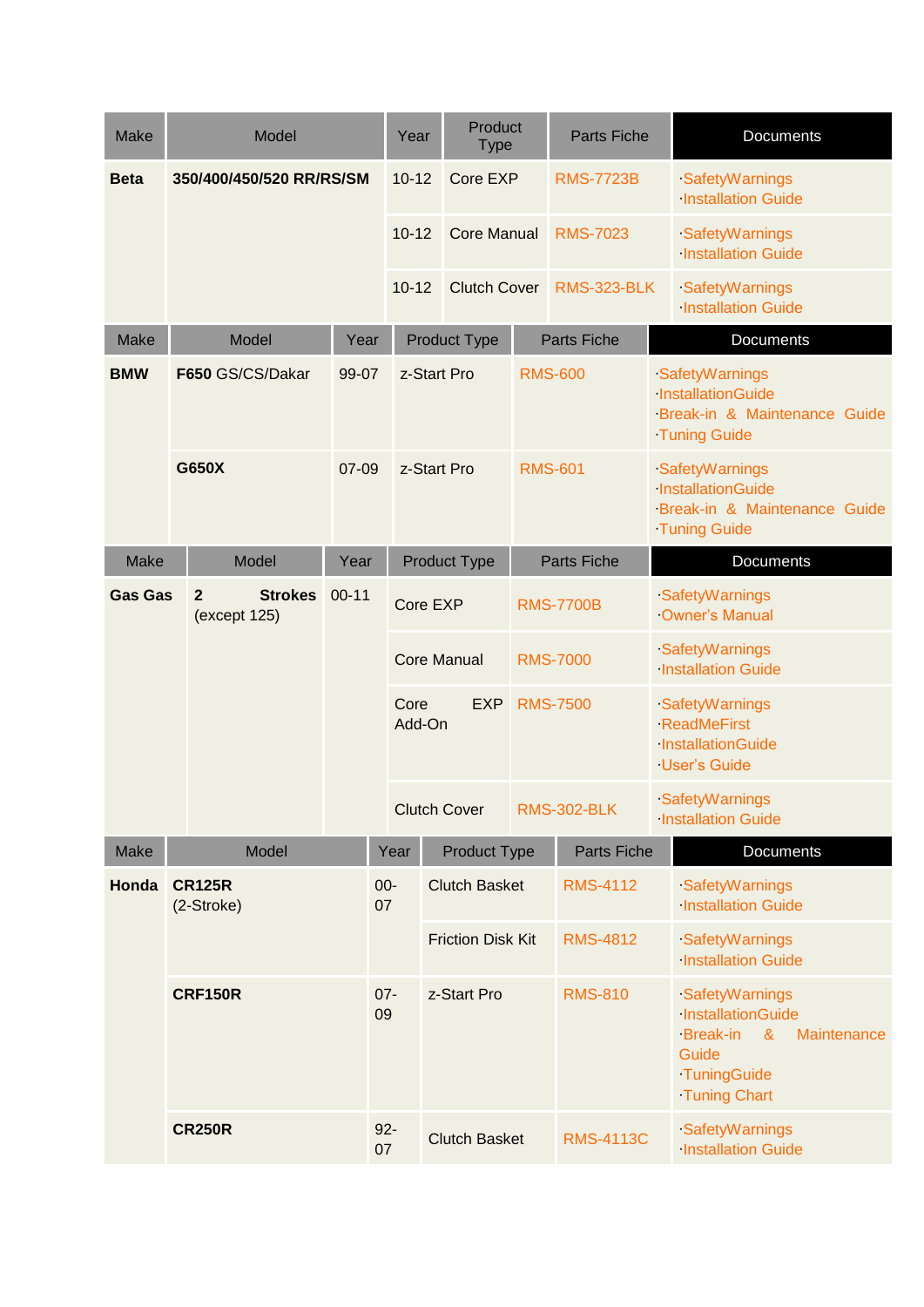|  | (2-Stroke)     |              | <b>Friction Disk Kit</b>     | <b>RMS-4813</b>    | SafetyWarnings<br><b>Installation Guide</b>                                                                                                   |
|--|----------------|--------------|------------------------------|--------------------|-----------------------------------------------------------------------------------------------------------------------------------------------|
|  |                | $96 -$<br>07 | <b>Core Manual</b>           | <b>RMS-7013A</b>   | SafetyWarnings<br><b>Installation Guide</b>                                                                                                   |
|  |                |              | z-Start Pro                  | <b>RMS-811</b>     | SafetyWarnings<br>InstallationGuide<br><b>Break-in</b><br>$\boldsymbol{\alpha}$<br>Maintenance<br>Guide<br>TuningGuide<br><b>Tuning Chart</b> |
|  |                |              | <b>EXP</b>                   | <b>RMS-6013</b>    | SafetyWarnings<br>InstallationGuide<br><b>Setup Sheet</b>                                                                                     |
|  |                | $02 -$<br>07 | Core EXP                     | <b>RMS-7711B</b>   | SafetyWarnings<br><b>Owner's Manual</b>                                                                                                       |
|  | <b>CRF250R</b> | $04 -$<br>09 | <b>Clutch Basket</b>         | <b>RMS-4112</b>    | SafetyWarnings<br><b>Installation Guide</b>                                                                                                   |
|  |                |              | <b>Clutch Cover</b>          | <b>RMS-312-BLK</b> | SafetyWarnings<br><b>Installation Guide</b>                                                                                                   |
|  |                |              | Core EXP                     | <b>RMS-7712B</b>   | SafetyWarnings<br>Owner's Manual                                                                                                              |
|  |                |              | <b>EXP</b><br>Core<br>Add-On | <b>RMS-7512</b>    | SafetyWarnings<br><b>ReadMeFirst</b><br>InstallationGuide<br><b>User's Guide</b>                                                              |
|  |                |              | <b>Core Manual</b>           | <b>RMS-7012</b>    | SafetyWarnings<br><b>Installation Guide</b>                                                                                                   |
|  |                |              | <b>EXP</b>                   | <b>RMS-6012</b>    | SafetyWarnings<br>InstallationGuide<br><b>Setup Sheet</b>                                                                                     |
|  |                |              | <b>Friction Disk Kit</b>     | <b>RMS-4812</b>    | SafetyWarnings<br><b>Installation Guide</b>                                                                                                   |
|  |                |              | z-Start Pro                  | <b>RMS-812</b>     | SafetyWarnings<br>InstallationGuide<br><b>Break-in</b><br>$\alpha$<br>Maintenance<br>Guide<br>TuningGuide<br><b>Tuning Chart</b>              |
|  |                | $10-$<br>11  | <b>Clutch Basket</b>         | <b>RMS-4116</b>    | SafetyWarnings<br><b>Installation Guide</b>                                                                                                   |
|  |                |              | <b>Clutch Cover</b>          | <b>RMS-316-BLK</b> | SafetyWarnings<br><b>Installation Guide</b>                                                                                                   |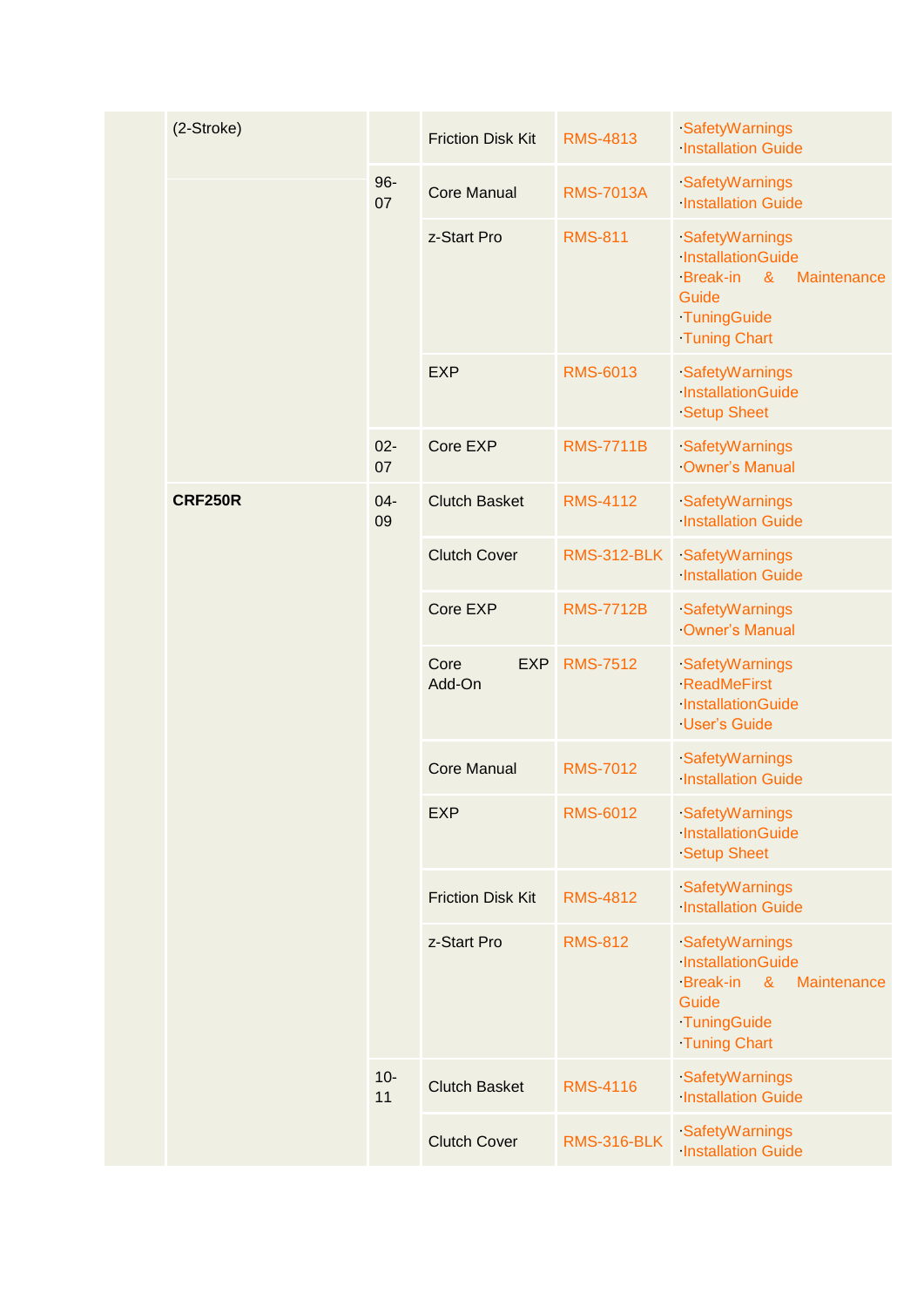|  |                |              | Core EXP                     | <b>RMS-7716B</b>   | SafetyWarnings<br><b>Owner's Manual</b>                                                                         |
|--|----------------|--------------|------------------------------|--------------------|-----------------------------------------------------------------------------------------------------------------|
|  |                |              | Core EXP Add-<br>On          | <b>RMS-7516</b>    | SafetyWarnings<br><b>ReadMeFirst</b><br>·InstallationGuide<br>·User's Guide                                     |
|  |                |              | <b>Core Manual</b>           | <b>RMS-7016</b>    | SafetyWarnings<br><b>Installation Guide</b>                                                                     |
|  |                |              | <b>EXP</b>                   | <b>RMS-6016</b>    | SafetyWarnings<br>InstallationGuide<br><b>Setup Sheet</b>                                                       |
|  |                |              | z-Start Pro                  | <b>RMS-816</b>     | SafetyWarnings<br>InstallationGuide<br>Break-in &<br>Maintenance<br>Guide<br>TuningGuide<br><b>Tuning Chart</b> |
|  | <b>CRF250X</b> | $04 -$<br>09 | <b>Clutch Basket</b>         | <b>RMS-4112</b>    | SafetyWarnings<br><b>Installation Guide</b>                                                                     |
|  |                |              | <b>Core Manual</b>           | <b>RMS-7012</b>    | SafetyWarnings<br><b>Installation Guide</b>                                                                     |
|  |                |              | Core EXP                     | <b>RMS-7712B</b>   | SafetyWarnings<br><b>Owner's Manual</b>                                                                         |
|  |                |              | Core<br><b>EXP</b><br>Add-On | <b>RMS-7512</b>    | SafetyWarnings<br><b>ReadMeFirst</b><br>InstallationGuide<br>User'sGuide                                        |
|  |                |              | <b>Clutch Cover</b>          | <b>RMS-312-BLK</b> | SafetyWarnings<br><b>Installation Guide</b>                                                                     |
|  |                |              | <b>Friction Disk Kit</b>     | <b>RMS-4812</b>    | SafetyWarnings<br><b>Installation Guide</b>                                                                     |
|  |                |              | <b>EXP</b>                   | <b>RMS-6020</b>    | SafetyWarnings<br>InstallationGuide<br><b>Setup Sheet</b>                                                       |
|  |                |              | z-Start Pro                  | <b>RMS-812</b>     | SafetyWarnings<br>InstallationGuide<br>Break-in &<br>Maintenance<br>Guide<br>TuningGuide<br><b>Tuning Chart</b> |
|  | <b>CRF450R</b> | $02 -$       | <b>EXP</b>                   | <b>RMS-6013</b>    | SafetyWarnings<br>InstallationGuide<br><b>Setup Sheet</b>                                                       |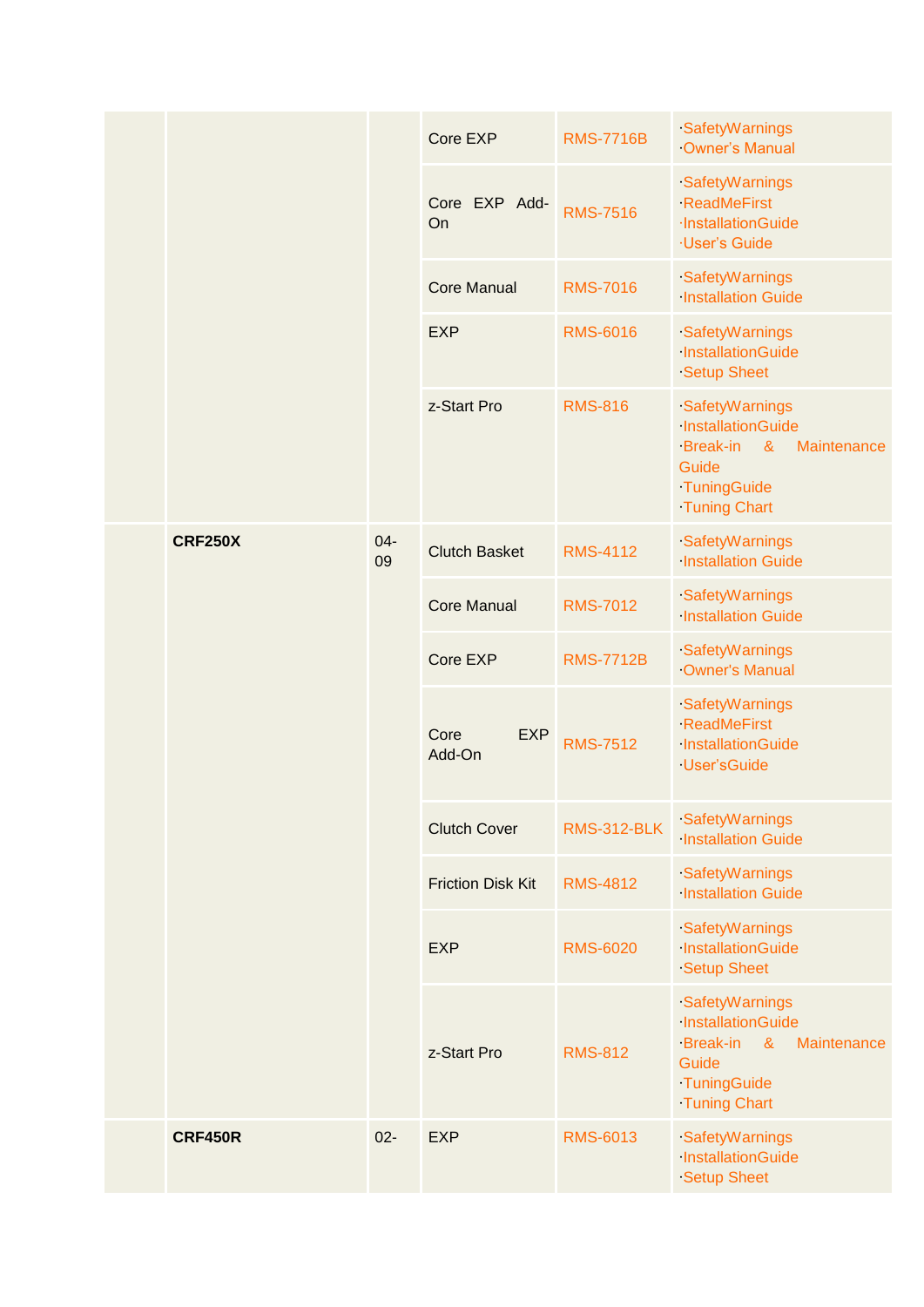|  |                | 08           | <b>Core Manual</b>           | <b>RMS-7013A</b>               | SafetyWarnings<br><b>Installation Guide</b>                                                                                      |
|--|----------------|--------------|------------------------------|--------------------------------|----------------------------------------------------------------------------------------------------------------------------------|
|  |                |              | Core EXP                     | <b>RMS-7713B</b>               | SafetyWarnings<br><b>Owner's Manual</b>                                                                                          |
|  |                |              | z-Start Pro                  | <b>RMS-813</b>                 | SafetyWarnings<br>InstallationGuide<br><b>Break-in</b><br>$\alpha$<br>Maintenance<br>Guide<br>TuningGuide<br><b>Tuning Chart</b> |
|  |                |              | <b>Clutch Cover</b>          | <b>RMS-313A-</b><br><b>BLK</b> | SafetyWarnings<br><b>Installation Guide</b>                                                                                      |
|  |                |              | <b>EXP</b><br>Core<br>Add-On | <b>RMS-7513A</b>               | SafetyWarnings<br><b>ReadMeFirst</b><br>InstallationGuide<br><b>User's Guide</b>                                                 |
|  |                | $02 -$<br>11 | <b>Clutch Basket</b>         | <b>RMS-4113C</b>               | SafetyWarnings<br><b>Installation Guide</b>                                                                                      |
|  |                |              | <b>Friction Disk Kit</b>     | <b>RMS-4813</b>                | SafetyWarnings<br><b>Installation Guide</b>                                                                                      |
|  |                | 09-<br>11    | <b>EXP</b>                   | <b>RMS-6014</b>                | SafetyWarnings<br>InstallationGuide<br>Setup Sheet                                                                               |
|  |                |              | <b>Core Manual</b>           | <b>RMS-7014A</b>               | SafetyWarnings<br><b>Installation Guide</b>                                                                                      |
|  |                |              | Core<br><b>EXP</b><br>Add-On | <b>RMS-7514A</b>               | SafetyWarnings<br><b>ReadMeFirst</b><br><b>InstallationGuide</b><br><b>User's Guide</b>                                          |
|  |                |              | <b>Clutch Cover</b>          | <b>RMS-314-BLK</b>             | SafetyWarnings<br><b>Installation Guide</b>                                                                                      |
|  |                |              | z-Start Pro                  | <b>RMS-814</b>                 | SafetyWarnings<br>InstallationGuide<br>Break-in &<br>Maintenance<br>Guide<br><b>Tuning Guide</b>                                 |
|  |                |              | Core EXP                     | <b>RMS-7714B</b>               | SafetyWarnings<br>Owner's Manual                                                                                                 |
|  | <b>CRF450X</b> | $05 -$<br>09 | <b>Clutch Basket</b>         | <b>RMS-4113C</b>               | SafetyWarnings<br><b>Installation Guide</b>                                                                                      |
|  |                |              | <b>Friction Disk Kit</b>     | <b>RMS-4813</b>                | SafetyWarnings<br><b>Installation Guide</b>                                                                                      |
|  |                |              |                              |                                |                                                                                                                                  |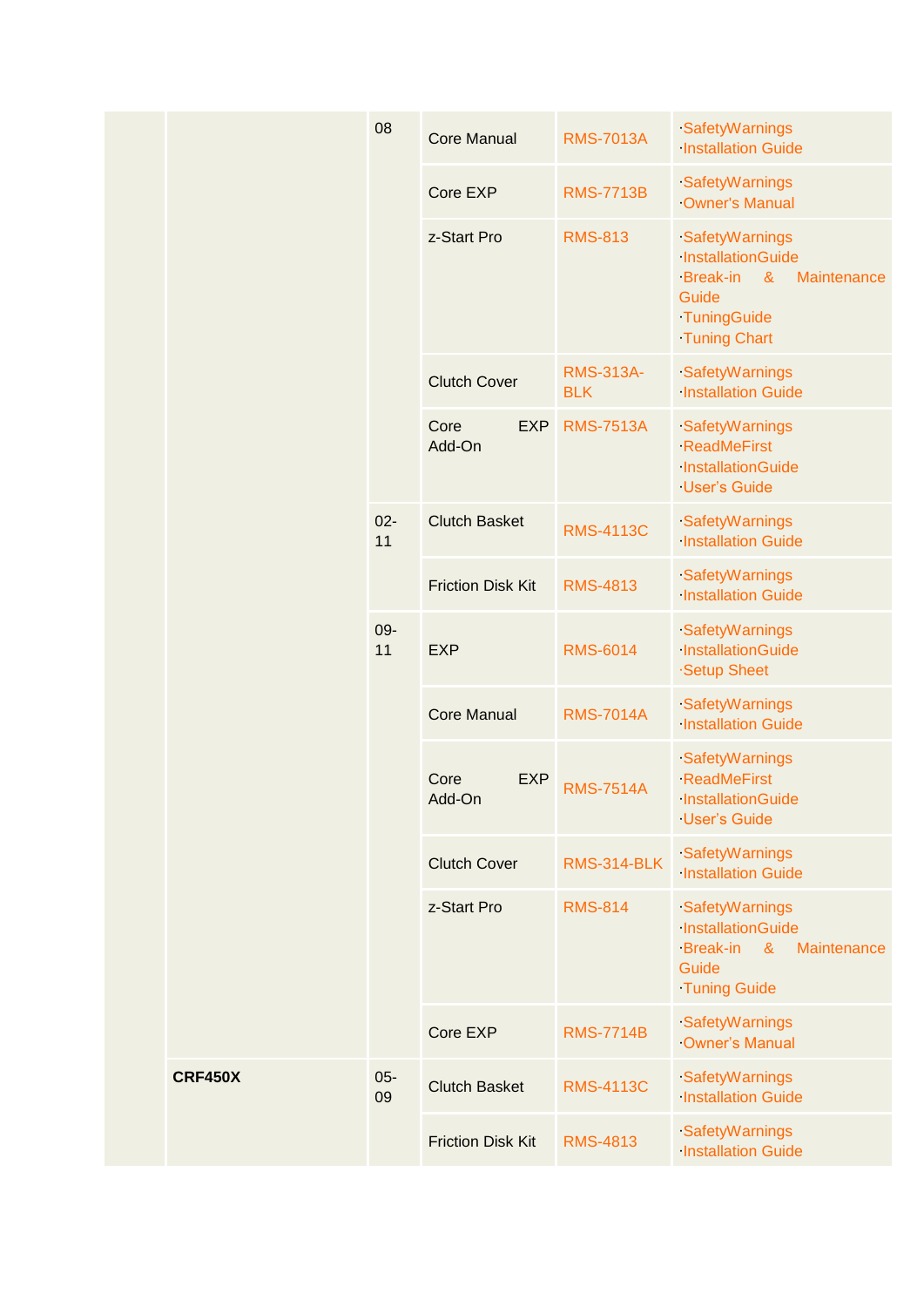|                                      |              | Core EXP                 | <b>RMS-7719B</b>               | SafetyWarnings<br><b>Owner's Manual</b>                                                                                                                             |
|--------------------------------------|--------------|--------------------------|--------------------------------|---------------------------------------------------------------------------------------------------------------------------------------------------------------------|
|                                      |              | <b>Clutch Cover</b>      | <b>RMS-319A-</b><br><b>BLK</b> | SafetyWarnings<br><b>Installation Guide</b>                                                                                                                         |
|                                      |              | <b>Core Manual</b>       | <b>RMS-7019A</b>               | SafetyWarnings<br><b>Installation Guide</b>                                                                                                                         |
|                                      |              | <b>EXP</b>               | <b>RMS-6013</b>                | SafetyWarnings<br>InstallationGuide<br><b>Setup Sheet</b>                                                                                                           |
|                                      |              | z-Start Pro              | <b>RMS-819</b>                 | SafetyWarnings<br>InstallationGuide<br><b>Break-in</b><br>$\boldsymbol{\alpha}$<br>Maintenance<br>Guide<br>TuningGuide<br><b>Tuning Chart</b>                       |
| <b>TRX450R</b>                       | $04 -$<br>09 | <b>Clutch Basket</b>     | <b>RMS-4115B</b>               | SafetyWarnings<br><b>Installation Guide</b>                                                                                                                         |
|                                      |              | <b>Clutch Cover</b>      | <b>RMS-315-BLK</b>             | SafetyWarnings<br><b>Installation Guide</b>                                                                                                                         |
|                                      |              | <b>Friction Disk Kit</b> | <b>RMS-4813</b>                | SafetyWarnings<br><b>Installation Guide</b>                                                                                                                         |
|                                      |              | z-Start Pro              | <b>RMS-815</b>                 | SafetyWarnings<br>InstallationGuide<br><b>Break-in</b><br>$\boldsymbol{\alpha}$<br>Maintenance<br>Guide<br>TuningGuide<br>TuningChart<br><b>Friction Plate Note</b> |
| <b>CR500AF</b><br>(Service<br>Honda) | $90-$<br>07  | z-Start Pro              | <b>RMS-817</b>                 | SafetyWarnings<br>InstallationGuide<br><b>Break-in</b><br>$\alpha$<br>Maintenance<br>Guide<br>TuningGuide<br><b>Tuning Chart</b>                                    |
| <b>CR500R</b>                        | $90-$<br>07  | z-Start Pro              | <b>RMS-817</b>                 | SafetyWarnings<br>InstallationGuide<br><b>Break-in</b><br>$\boldsymbol{\alpha}$<br>Maintenance<br>Guide<br>TuningGuide<br><b>Tuning Chart</b>                       |
|                                      | $92 -$<br>07 | <b>Friction Disk Kit</b> | <b>RMS-4813</b>                | SafetyWarnings<br><b>Installation Guide</b>                                                                                                                         |
| <b>XR650R</b>                        | $00-$<br>07  | <b>EXP</b>               | <b>RMS-6019</b>                | SafetyWarnings<br>InstallationGuide                                                                                                                                 |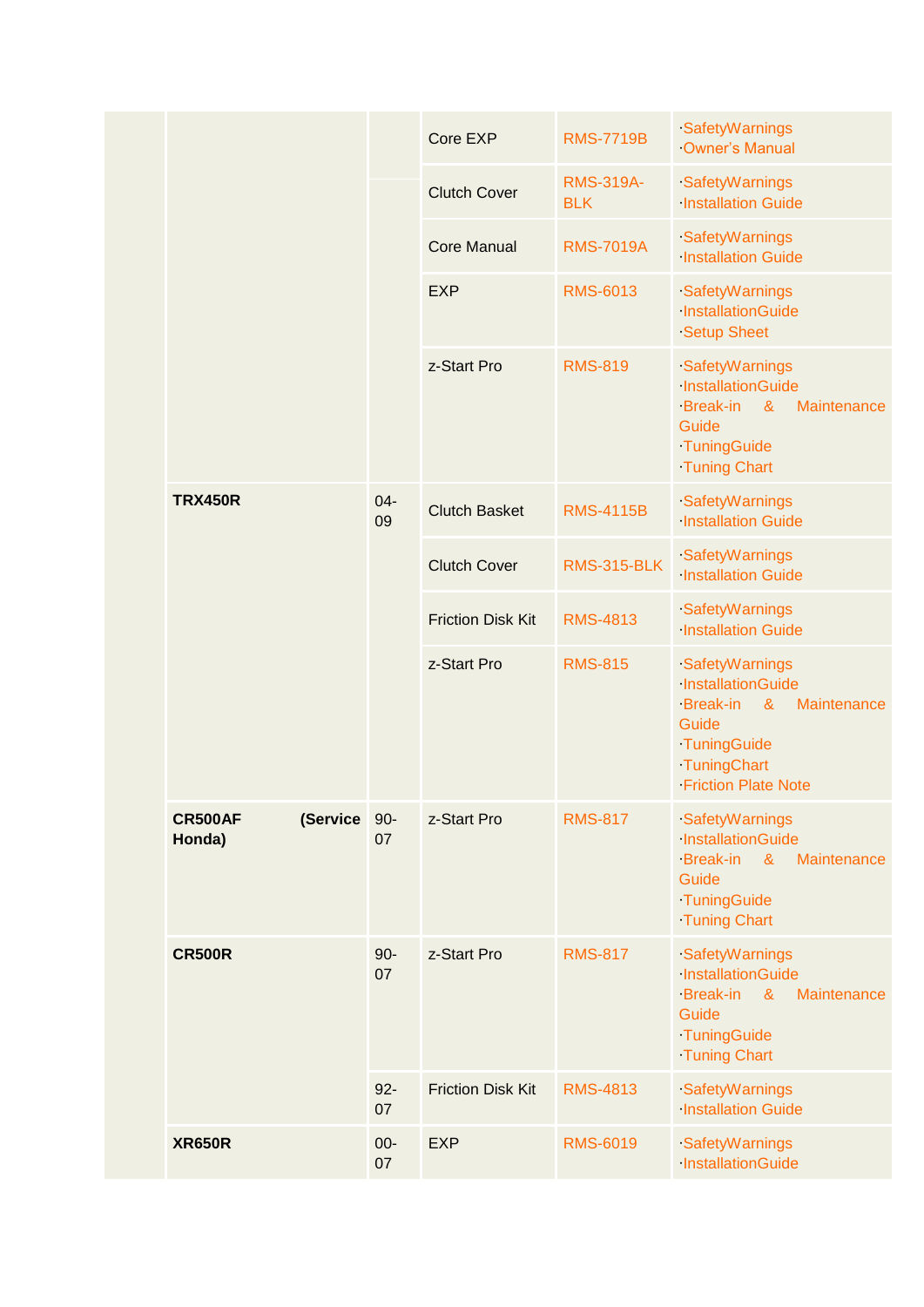|                 |                                                  |           |                              |                    | Setup Sheet                                                                                               |
|-----------------|--------------------------------------------------|-----------|------------------------------|--------------------|-----------------------------------------------------------------------------------------------------------|
| <b>Make</b>     | Model                                            | Year      | Product Type                 | <b>Parts Fiche</b> | <b>Documents</b>                                                                                          |
| <b>Husaberg</b> | <b>TE</b><br>250/300<br>2-stroke                 | $11 - 12$ | z-Start Pro                  | <b>RMS-836</b>     | SafetyWarnings<br><b>Owner's Manual</b>                                                                   |
|                 |                                                  |           | <b>EXP</b>                   | <b>RMS-6036</b>    | <b>SafetyWarnings</b><br><b>Installation Guide</b>                                                        |
|                 |                                                  |           | Core EXP                     | <b>RMS-7736B</b>   | SafetyWarnings<br><b>Owner's Manual</b>                                                                   |
|                 |                                                  |           | <b>Core Manual</b>           | <b>RMS-7036</b>    | SafetyWarnings<br><b>Owner's Manual</b>                                                                   |
|                 | 400, 450, 501, 550                               | 04-08     | z-Start Pro                  | <b>RMS-826</b>     | SafetyWarnings<br>InstallationGuide<br>Break-in & Maintenance Guide<br>TuningGuide<br><b>Tuning Chart</b> |
|                 | 650<br>also<br>order<br><b>Add-on Kit RMS-25</b> | 04-08     | z-Start Pro                  | <b>RMS-826</b>     | SafetyWarnings<br>InstallationGuide<br>Break-in & Maintenance Guide<br>TuningGuide<br><b>Tuning Chart</b> |
|                 | FE 390/450/570                                   | 09-11     | <b>Clutch Basket</b>         | <b>RMS-4130A</b>   | SafetyWarnings<br><b>Installation Guide</b>                                                               |
|                 |                                                  |           | <b>Clutch Cover</b>          | <b>RMS-327-BLK</b> | SafetyWarnings<br><b>Installation Guide</b>                                                               |
|                 |                                                  |           | Core EXP                     | <b>RMS-7727B</b>   | SafetyWarnings<br><b>Owner's Manual</b>                                                                   |
|                 |                                                  |           | Core<br><b>EXP</b><br>Add-On | <b>RMS-7527A</b>   | SafetyWarnings<br><b>ReadMeFirst</b><br>InstallationGuide<br><b>User's Guide</b>                          |
|                 |                                                  |           | <b>Core Manual</b>           | <b>RMS-7032A</b>   | SafetyWarnings<br><b>Installation Guide</b>                                                               |
|                 |                                                  |           | <b>EXP</b>                   | <b>RMS-6032</b>    | SafetyWarnings<br>InstallationGuide<br><b>Setup Sheet</b>                                                 |
|                 |                                                  |           | z-Start Pro                  | <b>RMS-827</b>     | SafetyWarnings<br>InstallationGuide<br>Break-in & Maintenance Guide<br>TuningGuide<br><b>Tuning Chart</b> |
| <b>Make</b>     | Model                                            | Year      | <b>Product Type</b>          | Parts Fiche        | Documents                                                                                                 |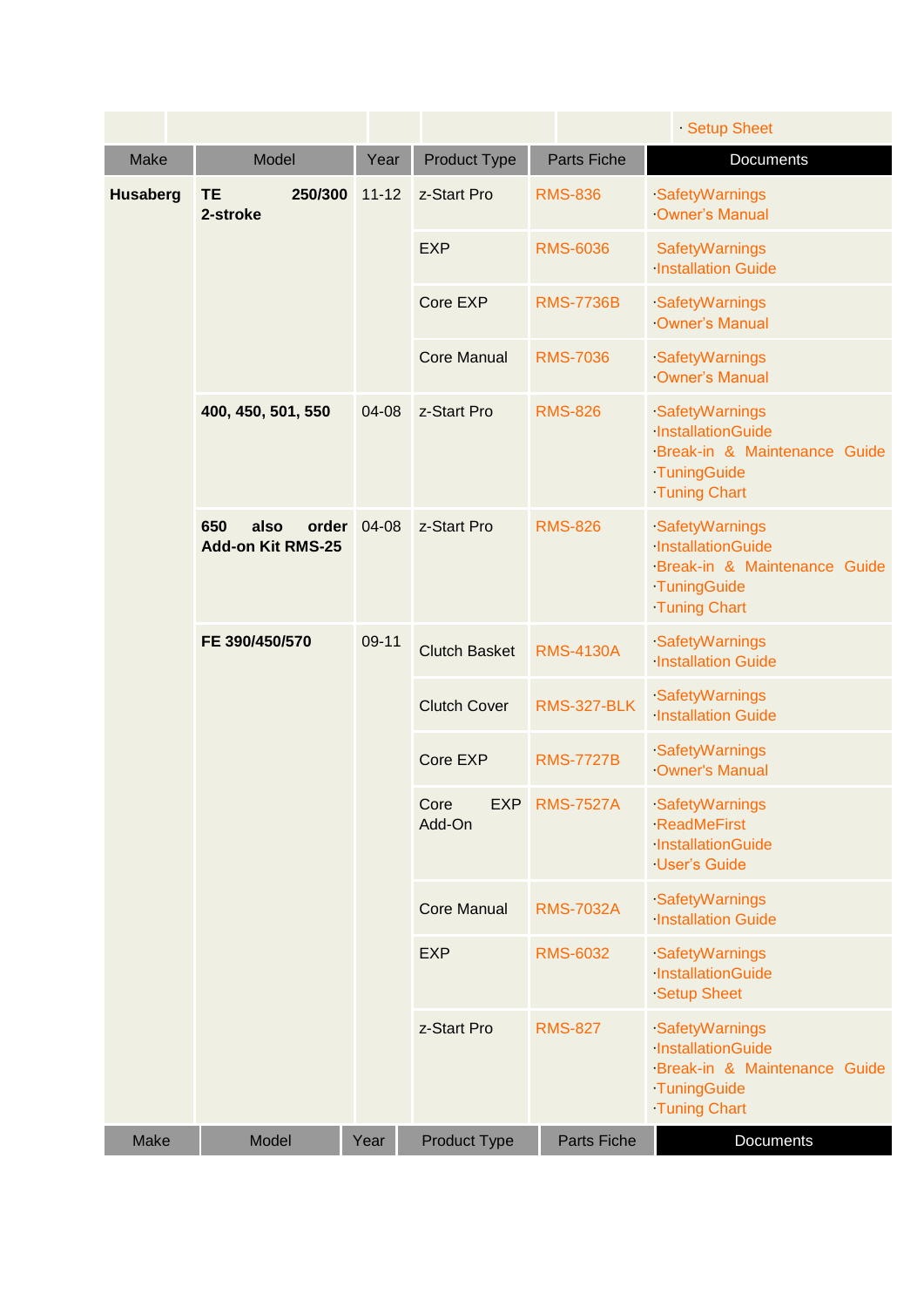| Husqvarna | <b>CR 125</b>            | $95 - 12$ | <b>EXP</b>               | <b>RMS-6051</b>    | SafetyWarnings<br>InstallationGuide                                                                       |  |
|-----------|--------------------------|-----------|--------------------------|--------------------|-----------------------------------------------------------------------------------------------------------|--|
|           | <b>CR 150</b>            | 2011      |                          |                    | SetupSheet                                                                                                |  |
|           | <b>SR 125 (2-stroke)</b> | $97-12$   |                          |                    |                                                                                                           |  |
|           | <b>WR 125</b>            | $95 - 12$ |                          |                    |                                                                                                           |  |
|           | 2011<br><b>WR 150</b>    |           |                          |                    |                                                                                                           |  |
|           | <b>TC/TE 250</b>         | $10 - 11$ | <b>Friction Disk Kit</b> | <b>RMS-4812</b>    | SafetyWarnings<br><b>Installation Guide</b>                                                               |  |
|           |                          |           | Core EXP                 | <b>RMS-7755B</b>   | SafetyWarnings<br><b>Owner's Manual</b>                                                                   |  |
|           |                          |           | <b>Core Manual</b>       | <b>RMS-7055</b>    | SafetyWarnings<br>InstallationGuide<br><b>Manual Supplement</b>                                           |  |
|           |                          |           | <b>Clutch Cover</b>      | <b>RMS-355-BLK</b> | SafetyWarnings<br><b>Installation Guide</b>                                                               |  |
|           |                          |           | Core EXP Add-On          | <b>RMS-7555</b>    | SafetyWarnings<br><b>ReadMeFirst</b><br>InstallationGuide<br><b>User's Guide</b>                          |  |
|           | <b>TC/TE 310</b>         | 2011      | <b>Clutch Cover</b>      | <b>RMS-355-BLK</b> | SafetyWarnings<br><b>Installation Guide</b>                                                               |  |
|           |                          |           | Core EXP                 | <b>RMS-7755B</b>   | SafetyWarnings<br>Owner's Manual                                                                          |  |
|           |                          |           | Core EXP Add-On          | <b>RMS-7555</b>    | SafetyWarnings<br><b>ReadMeFirst</b><br>InstallationGuide<br>User's Guide                                 |  |
|           |                          |           | <b>Core Manual</b>       | <b>RMS-7055</b>    | SafetyWarnings<br>InstallationGuide<br><b>Manual Supplement</b>                                           |  |
|           |                          |           | <b>Friction Disk Kit</b> | <b>RMS-4812</b>    | SafetyWarnings<br><b>Installation Guide</b>                                                               |  |
|           | <b>TC/TE 450/510</b>     | $06-10$   | <b>Clutch Cover</b>      | <b>RMS-356-BLK</b> | SafetyWarnings<br><b>Installation Guide</b>                                                               |  |
|           |                          |           | z-Start Pro              | <b>RMS-856</b>     | SafetyWarnings<br>InstallationGuide<br>Break-in & Maintenance Guide<br>TuningGuide<br><b>Tuning Chart</b> |  |
|           |                          | $08-10$   | Core EXP                 | <b>RMS-7756B</b>   | SafetyWarnings<br>Owner's Manual                                                                          |  |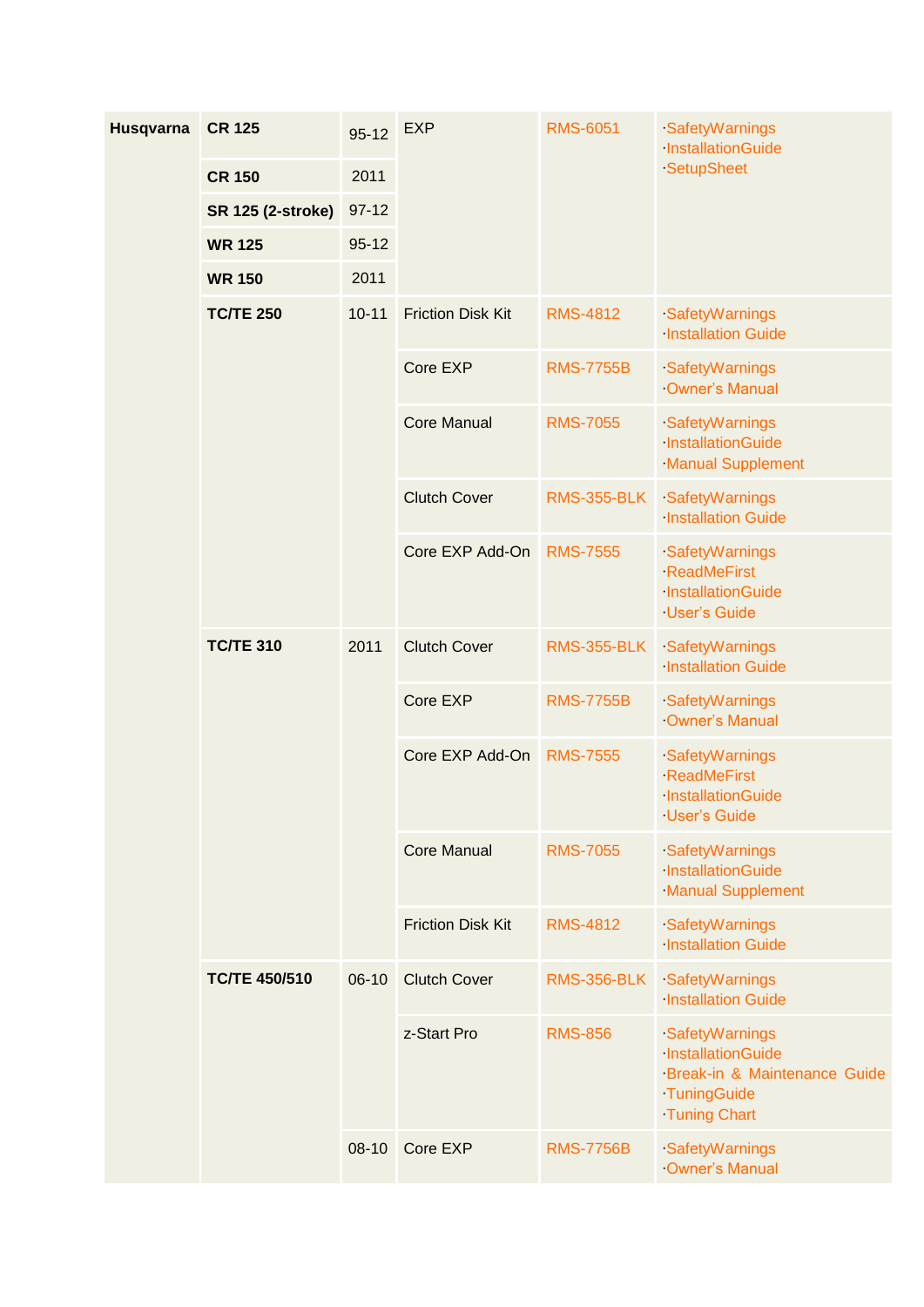|             |                    |           |         | Core EXP Add-On      |  | <b>RMS-7556</b>    | SafetyWarnings<br><b>ReadMeFirst</b><br>InstallationGuide<br><b>User's Guide</b>                          |
|-------------|--------------------|-----------|---------|----------------------|--|--------------------|-----------------------------------------------------------------------------------------------------------|
|             |                    |           |         | <b>Core Manual</b>   |  | <b>RMS-7056</b>    | SafetyWarnings<br><b>Installation Guide</b>                                                               |
|             |                    |           |         | z-Start Pro          |  | <b>RMS-856</b>     | SafetyWarnings<br>InstallationGuide<br>Break-in & Maintenance Guide<br>TuningGuide<br><b>Tuning Chart</b> |
|             | <b>TXC 450/510</b> |           | $06-10$ | <b>Clutch Cover</b>  |  | <b>RMS-356-BLK</b> | SafetyWarnings<br><b>Installation Guide</b>                                                               |
|             |                    |           |         | z-Start Pro          |  | <b>RMS-856</b>     | SafetyWarnings<br>InstallationGuide<br>Break-in & Maintenance Guide<br>TuningGuide<br><b>Tuning Chart</b> |
|             |                    |           | $08-10$ | Core EXP             |  | <b>RMS-7756B</b>   | SafetyWarnings<br>Owner's Manual                                                                          |
|             |                    |           |         | Core EXP Add-On      |  | <b>RMS-7556</b>    | SafetyWarnings<br><b>ReadMeFirst</b><br>InstallationGuide<br><b>User's Guide</b>                          |
|             |                    |           |         | <b>Core Manual</b>   |  | <b>RMS-7056</b>    | SafetyWarnings<br><b>Installation Guide</b>                                                               |
|             |                    |           |         | z-Start Pro          |  | <b>RMS-856</b>     | SafetyWarnings<br>InstallationGuide<br>Break-in & Maintenance Guide<br>TuningGuide<br><b>Tuning Chart</b> |
|             | WR250/300          |           | 99-11   | z-Start Pro          |  | <b>RMS-856</b>     | SafetyWarnings<br>InstallationGuide<br>Break-in & Maintenance Guide<br>TuningGuide<br><b>Tuning Chart</b> |
|             |                    |           |         | <b>EXP</b>           |  | <b>RMS-6052</b>    | SafetyWarnings<br>InstallationGuide<br><b>Setup Sheet</b>                                                 |
| <b>Make</b> | Model              | Year      |         | <b>Product Type</b>  |  | Parts Fiche        | Documents                                                                                                 |
| Kawasaki    | <b>KX65</b>        | $00 - 11$ |         | <b>Clutch Basket</b> |  | <b>RMS-4140</b>    | SafetyWarnings<br><b>Installation Guide</b>                                                               |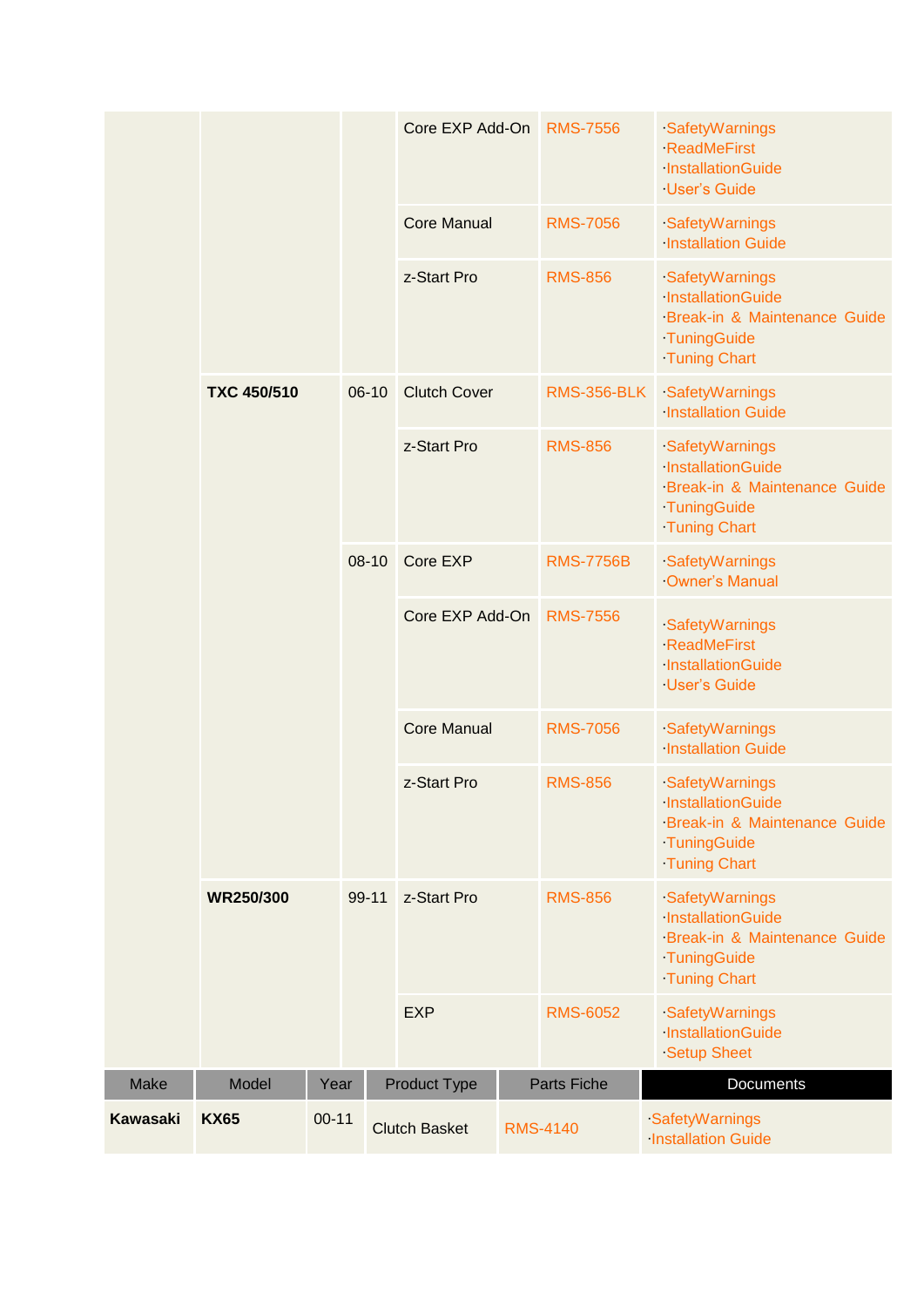|  |                            |           | z-Start                      | <b>RMS-140A</b>    | SafetyWarnings<br>InstallationGuide<br><b>Break-in &amp; Maintenance Guide</b>                               |
|--|----------------------------|-----------|------------------------------|--------------------|--------------------------------------------------------------------------------------------------------------|
|  | <b>KX250</b><br>(2-stroke) | 03-07     | <b>Friction Disk Kit</b>     | <b>RMS-4865</b>    | SafetyWarnings<br><b>Installation Guide</b>                                                                  |
|  |                            | 96-07     | <b>EXP</b>                   | <b>RMS-6044</b>    | SafetyWarnings<br>InstallationGuide<br><b>Setup Sheet</b>                                                    |
|  | <b>KX250F</b>              | 04-08     | <b>Clutch Cover</b>          | <b>RMS-361-BLK</b> | SafetyWarnings<br><b>Installation Guide</b>                                                                  |
|  |                            |           | Core EXP                     | <b>RMS-7761B</b>   | SafetyWarnings<br>Owner's Manual                                                                             |
|  |                            |           | Core<br><b>EXP</b><br>Add-On | <b>RMS-7561</b>    | SafetyWarnings<br><b>ReadMeFirst</b><br>InstallationGuide<br><b>User's Guide</b>                             |
|  |                            |           | z-Start Pro                  | <b>RMS-861</b>     | SafetyWarnings<br>InstallationGuide<br>Break-in & Maintenance<br>Guide<br>TuningGuide<br><b>Tuning Chart</b> |
|  |                            | $04 - 11$ | <b>Core Manual</b>           | <b>RMS-7061</b>    | SafetyWarnings<br><b>Installation Guide</b>                                                                  |
|  |                            |           | <b>Friction Disk Kit</b>     | <b>RMS-4861</b>    | SafetyWarnings<br><b>Installation Guide</b>                                                                  |
|  |                            |           | <b>EXP</b>                   | <b>RMS-6040</b>    | SafetyWarnings<br>InstallationGuide<br><b>Setup Sheet</b>                                                    |
|  |                            | $06-11$   | <b>Clutch Basket</b>         | <b>RMS-4141</b>    | SafetyWarnings<br><b>Installation Guide</b>                                                                  |
|  |                            | 09-11     | <b>Clutch Cover</b>          | <b>RMS-340-BLK</b> | SafetyWarnings<br><b>Installation Guide</b>                                                                  |
|  |                            |           | Core EXP                     | <b>RMS-7740B</b>   | SafetyWarnings<br>Owner's Manual                                                                             |
|  |                            |           | Core<br><b>EXP</b><br>Add-On | <b>RMS-7540</b>    | SafetyWarnings<br><b>ReadMeFirst</b><br>InstallationGuide<br><b>User's Guide</b>                             |
|  |                            |           | z-Start Pro                  | <b>RMS-840</b>     | SafetyWarnings<br>InstallationGuide<br>Break-in & Maintenance<br>Guide<br>TuningGuide<br><b>Tuning Chart</b> |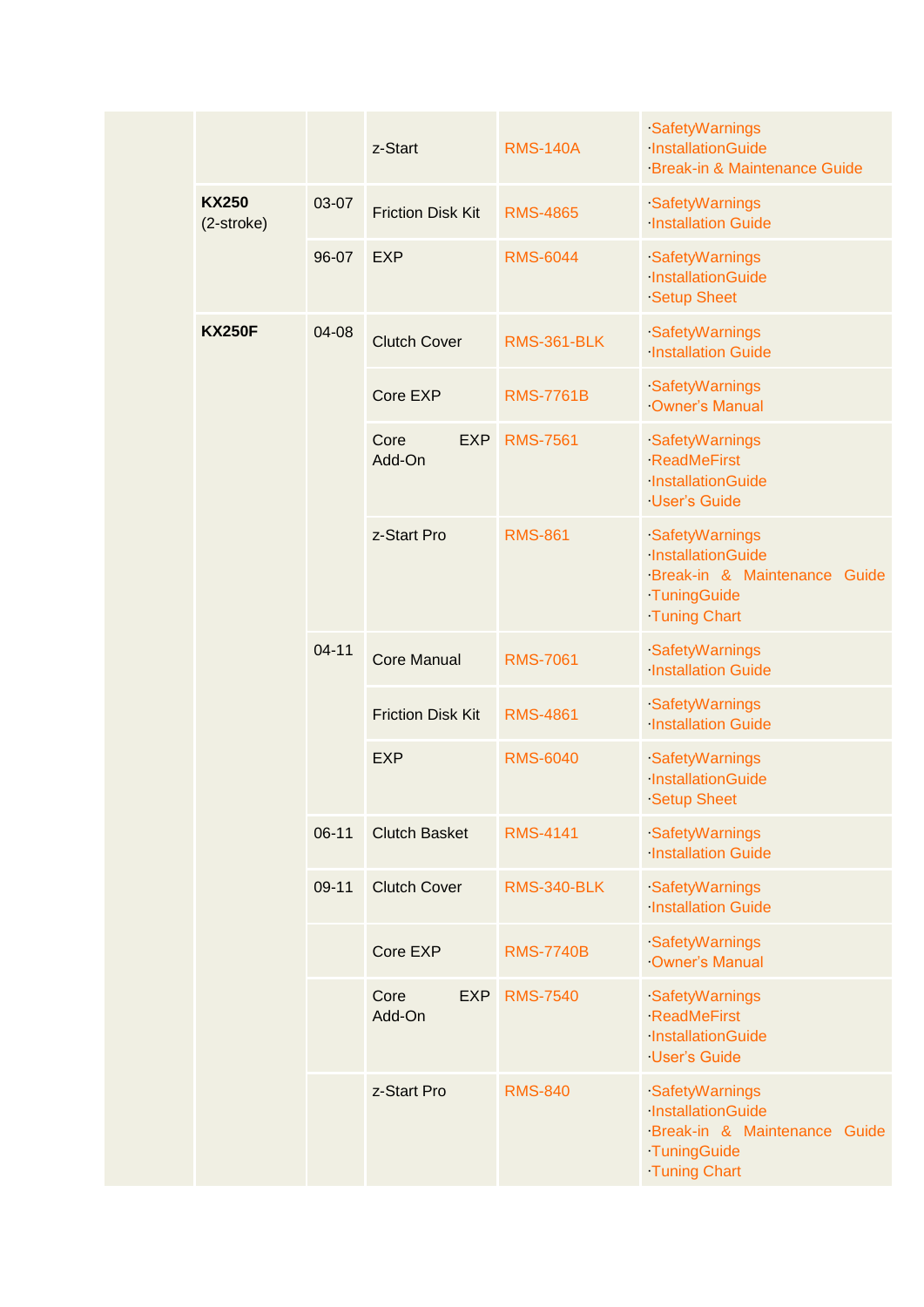|  | <b>KLX400</b>  | $02 - 04$ | <b>EXP</b>                   | <b>RMS-6060</b>  | SafetyWarnings<br>InstallationGuide<br>Setup                                                              |
|--|----------------|-----------|------------------------------|------------------|-----------------------------------------------------------------------------------------------------------|
|  | <b>KFX450</b>  | $03 - 11$ | <b>Friction Disk Kit</b>     | <b>RMS-4813</b>  | SafetyWarnings<br><b>Installation Guide</b>                                                               |
|  |                | $07 - 11$ | <b>Clutch Cover</b>          | RMS-345C-BLK     | SafetyWarnings<br><b>Installation Guide</b>                                                               |
|  |                |           | z-Start Pro                  | <b>RMS-841</b>   | SafetyWarnings<br>InstallationGuide<br>Break-in & Maintenance Guide<br>TuningGuide<br><b>Tuning Chart</b> |
|  | <b>KLX450F</b> | 06-09     | <b>Clutch Cover</b>          | RMS-345C-BLK     | SafetyWarnings<br><b>Installation Guide</b>                                                               |
|  |                |           | Core EXP                     | <b>RMS-7745B</b> | SafetyWarnings<br><b>Owner's Manual</b>                                                                   |
|  |                |           | Core<br><b>EXP</b><br>Add-On | <b>RMS-7545A</b> | SafetyWarnings<br><b>ReadMeFirst</b><br>InstallationGuide<br><b>User's Guide</b>                          |
|  |                |           | <b>Core Manual</b>           | <b>RMS-7045A</b> | SafetyWarnings<br><b>Installation Guide</b>                                                               |
|  |                |           | <b>EXP</b>                   | <b>RMS-6045</b>  | SafetyWarnings<br>InstallationGuide<br><b>Setup Sheet</b>                                                 |
|  |                |           | <b>Friction Disk</b>         | <b>RMS-4813</b>  | SafetyWarnings<br><b>Installation Guide</b>                                                               |
|  |                |           | z-Start Pro                  | <b>RMS-845</b>   | SafetyWarnings<br>InstallationGuide<br>Break-in & Maintenance Guide<br>TuningGuide<br><b>Tuning Chart</b> |
|  | <b>KX450F</b>  | $06 - 11$ | <b>Clutch Cover</b>          | RMS-345C-BLK     | SafetyWarnings<br><b>Installation Guide</b>                                                               |
|  |                |           | Core EXP                     | <b>RMS-7745B</b> | SafetyWarnings<br><b>Owner's Manual</b>                                                                   |
|  |                |           | Core<br><b>EXP</b><br>Add-On | <b>RMS-7545A</b> | SafetyWarnings<br><b>ReadMeFirst</b><br>InstallationGuide<br><b>User's Guide</b>                          |
|  |                |           | <b>Core Manual</b>           | <b>RMS-7045A</b> | SafetyWarnings<br><b>Installation Guide</b>                                                               |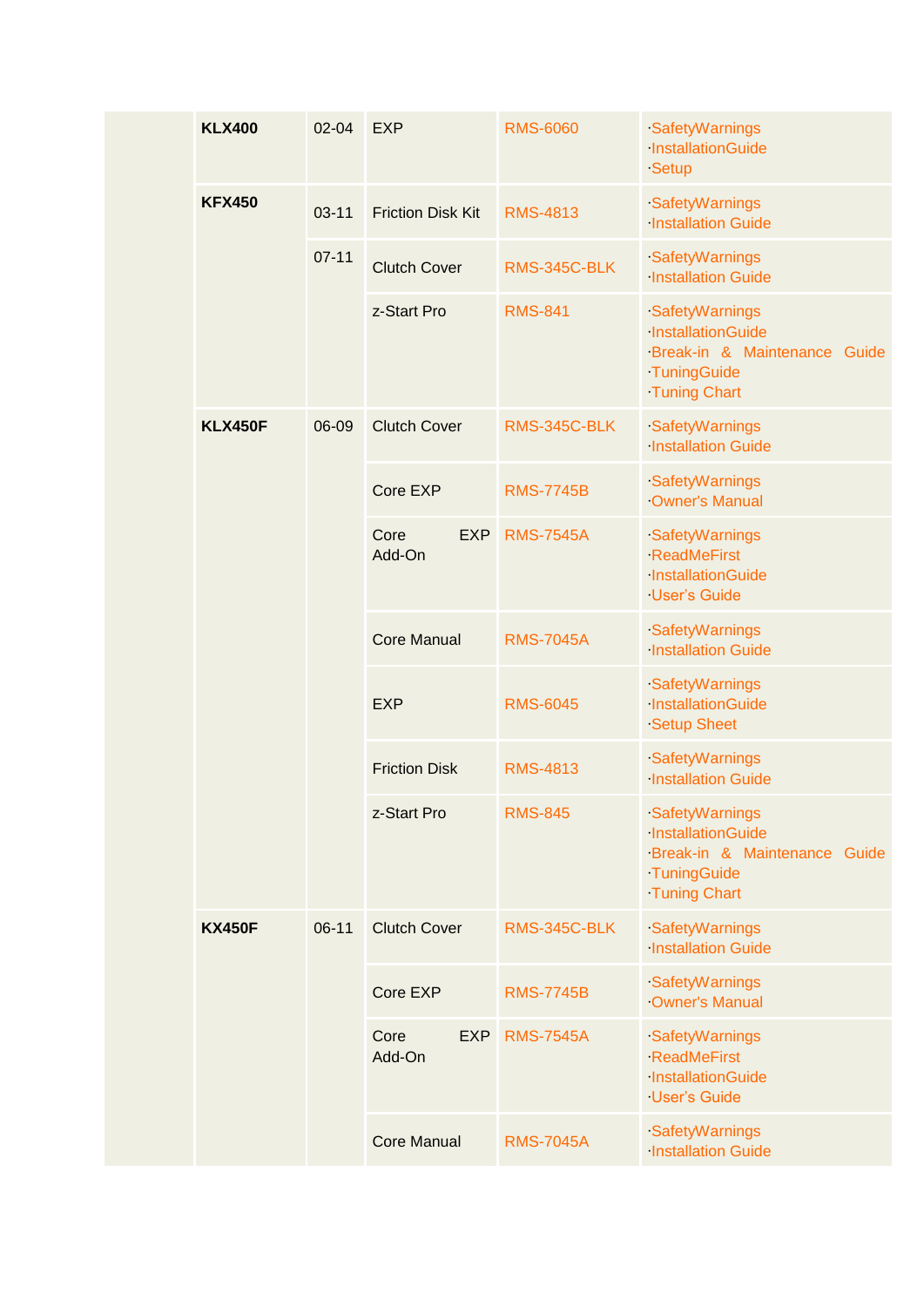|             |                                              |           | <b>EXP</b>      |                      |                                | <b>RMS-6045</b>     |                  | <b>Setup Sheet</b>                                                                                                               | SafetyWarnings<br>InstallationGuide                                        |
|-------------|----------------------------------------------|-----------|-----------------|----------------------|--------------------------------|---------------------|------------------|----------------------------------------------------------------------------------------------------------------------------------|----------------------------------------------------------------------------|
|             |                                              |           |                 | <b>Friction Disk</b> |                                | <b>RMS-4813</b>     |                  |                                                                                                                                  | SafetyWarnings<br><b>Installation Guide</b>                                |
|             |                                              |           | z-Start Pro     |                      |                                | <b>RMS-845</b>      |                  | TuningGuide<br><b>Tuning Chart</b>                                                                                               | SafetyWarnings<br>InstallationGuide<br>Break-in & Maintenance Guide        |
|             | <b>KLR650</b>                                | $96 - 11$ |                 | z-Start Pro          |                                | <b>RMS-640</b>      |                  | TuningGuide<br><b>Tuning Chart</b>                                                                                               | SafetyWarnings<br><b>InstallationGuide</b><br>Break-in & Maintenance Guide |
| <b>Make</b> | Model                                        |           |                 | Year                 |                                | Product Type        |                  | <b>Parts Fiche</b>                                                                                                               | Documents                                                                  |
| <b>KTM</b>  | 125/144/150/200<br>SX/XC/XC-W/<br><b>EXC</b> |           |                 | 98-11                |                                | <b>Clutch Cover</b> |                  | <b>RMS-337-BLK</b>                                                                                                               | SafetyWarnings<br><b>Installation Guide</b>                                |
|             | $(2\text{-stroke})$                          |           |                 | <b>EXP</b>           |                                | <b>RMS-6037</b>     |                  | SafetyWarnings<br>InstallationGuide<br><b>Setup Sheet</b>                                                                        |                                                                            |
|             |                                              |           |                 |                      | Friction<br><b>Disk</b><br>Kit |                     | <b>RMS-4812</b>  |                                                                                                                                  | SafetyWarnings<br><b>Installation Guide</b>                                |
|             |                                              |           |                 |                      | z-Start Pro                    | <b>RMS-837</b>      |                  | SafetyWarnings<br>InstallationGuide<br><b>Break-in</b><br>$\alpha$<br>Maintenance<br>Guide<br>TuningGuide<br><b>Tuning Chart</b> |                                                                            |
|             |                                              |           |                 |                      |                                | Core EXP            | <b>RMS-7737B</b> |                                                                                                                                  | SafetyWarnings<br>Owner's Manual                                           |
|             | 250<br>(2-stroke)                            |           | <b>SX</b> 03-11 | z-Start Pro          |                                | <b>RMS-836</b>      |                  | SafetyWarnings<br>InstallationGuide<br>Break-in &<br>Maintenance<br>Guide<br>TuningGuide<br><b>Tuning Chart</b>                  |                                                                            |
|             |                                              |           |                 |                      |                                | <b>Core Manual</b>  | <b>RMS-7036A</b> |                                                                                                                                  | SafetyWarnings<br><b>Installation Guide</b>                                |
|             |                                              |           |                 | Core                 | <b>EXP</b><br>Add-On           | <b>RMS-7536A</b>    |                  | SafetyWarnings<br><b>ReadMeFirst</b><br>InstallationGuide<br><b>User's Guide</b>                                                 |                                                                            |
|             |                                              |           |                 |                      | Core EXP                       | <b>RMS-7736B</b>    |                  | SafetyWarnings                                                                                                                   |                                                                            |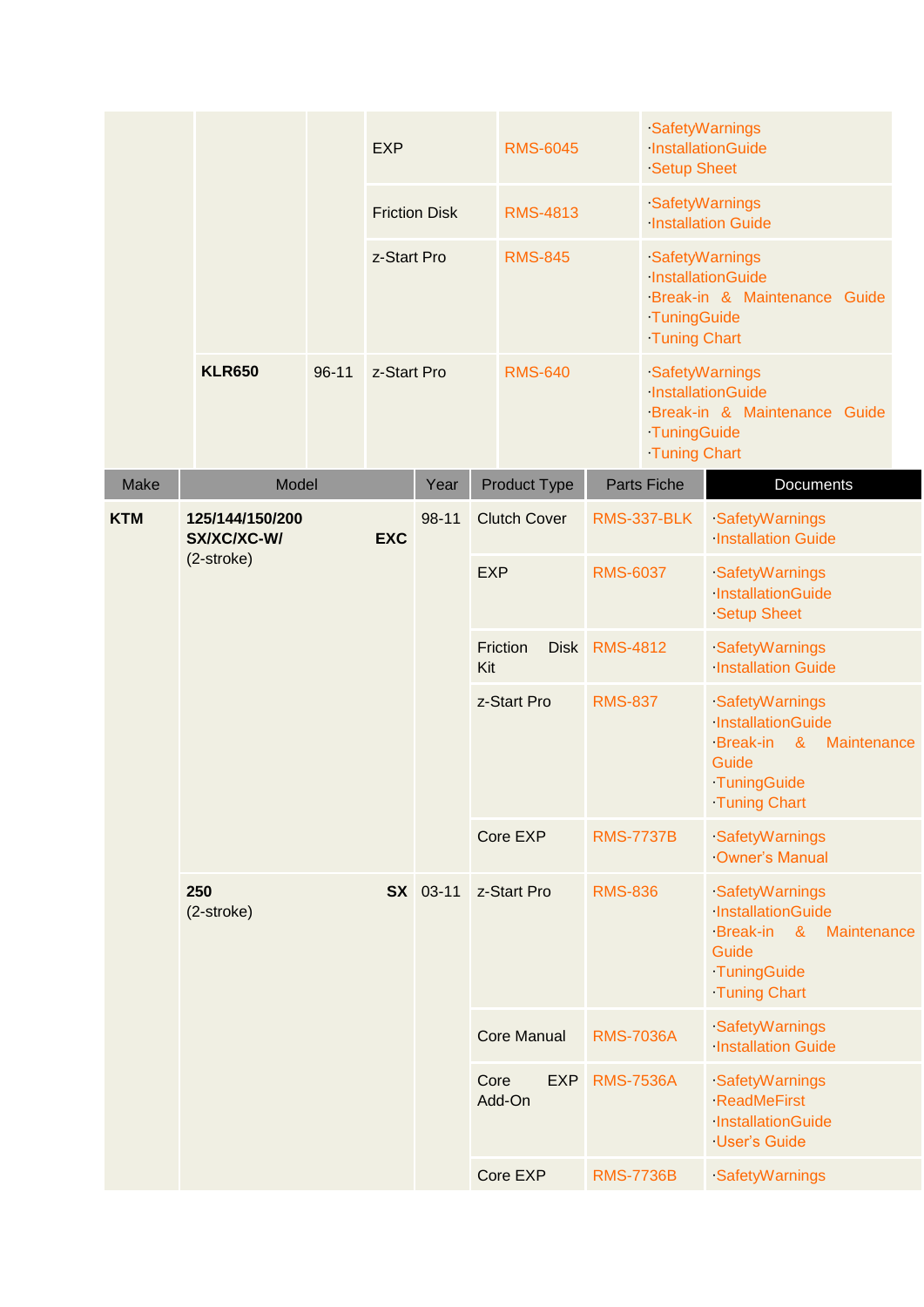|                          |                    |           |                              |                                | Owner's Manual                                                                                                                   |
|--------------------------|--------------------|-----------|------------------------------|--------------------------------|----------------------------------------------------------------------------------------------------------------------------------|
| 250<br><b>XC-F/XCF-W</b> | <b>SX-F/</b> 06-11 |           | <b>Core Manual</b>           | <b>RMS-7038</b>                | SafetyWarnings<br><b>Installation Guide</b>                                                                                      |
|                          |                    |           | <b>Clutch Cover</b>          | <b>RMS-338-BLK</b>             | SafetyWarnings<br><b>Installation Guide</b>                                                                                      |
|                          |                    |           | <b>Frition Disk Kit</b>      | <b>RMS-4812</b>                | SafetyWarnings<br>·InstallationGuide                                                                                             |
|                          |                    |           | Core<br><b>EXP</b><br>Add-On | <b>RMS-7538</b>                | SafetyWarnings<br><b>ReadMeFirst</b><br>InstallationGuide<br><b>User's Guide</b>                                                 |
|                          |                    |           | Core EXP                     | <b>RMS-7738B</b>               | SafetyWarnings<br>Owner's Manual                                                                                                 |
|                          |                    |           | z-Start Pro                  | <b>RMS-838A</b>                | SafetyWarnings<br>InstallationGuide<br><b>Break-in</b><br>$\alpha$<br>Maintenance<br>Guide<br>TuningGuide<br><b>Tuning Chart</b> |
|                          |                    |           | <b>EXP</b>                   | <b>RMS-6038</b>                | SafetyWarnings<br>InstallationGuide<br><b>Setup Sheet</b>                                                                        |
| 250/300 SX/XC/XCW        |                    | $04 - 11$ | <b>EXP</b>                   | <b>RMS-6036</b>                | SafetyWarnings<br>InstallationGuide<br><b>Setup Sheet</b>                                                                        |
|                          |                    |           | <b>EXP</b><br>Core<br>Add-On | <b>RMS-7536A</b>               | SafetyWarnings<br><b>ReadMeFirst</b><br>InstallationGuide<br><b>User's Guide</b>                                                 |
|                          |                    |           | z-Start Pro                  | <b>RMS-836</b>                 | SafetyWarnings<br>InstallationGuide<br>Break-in<br>$\alpha$<br>Maintenance<br>Guide<br>TuningGuide<br><b>Tuning Chart</b>        |
|                          |                    |           | Core EXP                     | <b>RMS-7736B</b>               | SafetyWarnings<br>Owner's Manual                                                                                                 |
|                          |                    |           | <b>Clutch Cover</b>          | <b>RMS-336A-</b><br><b>BLK</b> | SafetyWarnings<br><b>Installation Guide</b>                                                                                      |
|                          |                    |           | <b>Core Manual</b>           | <b>RMS-7036A</b>               | SafetyWarnings<br><b>Installation Guide</b>                                                                                      |
| 250/300/380              |                    | 99-03     | z-Start Pro                  | <b>RMS-835</b>                 | SafetyWarnings                                                                                                                   |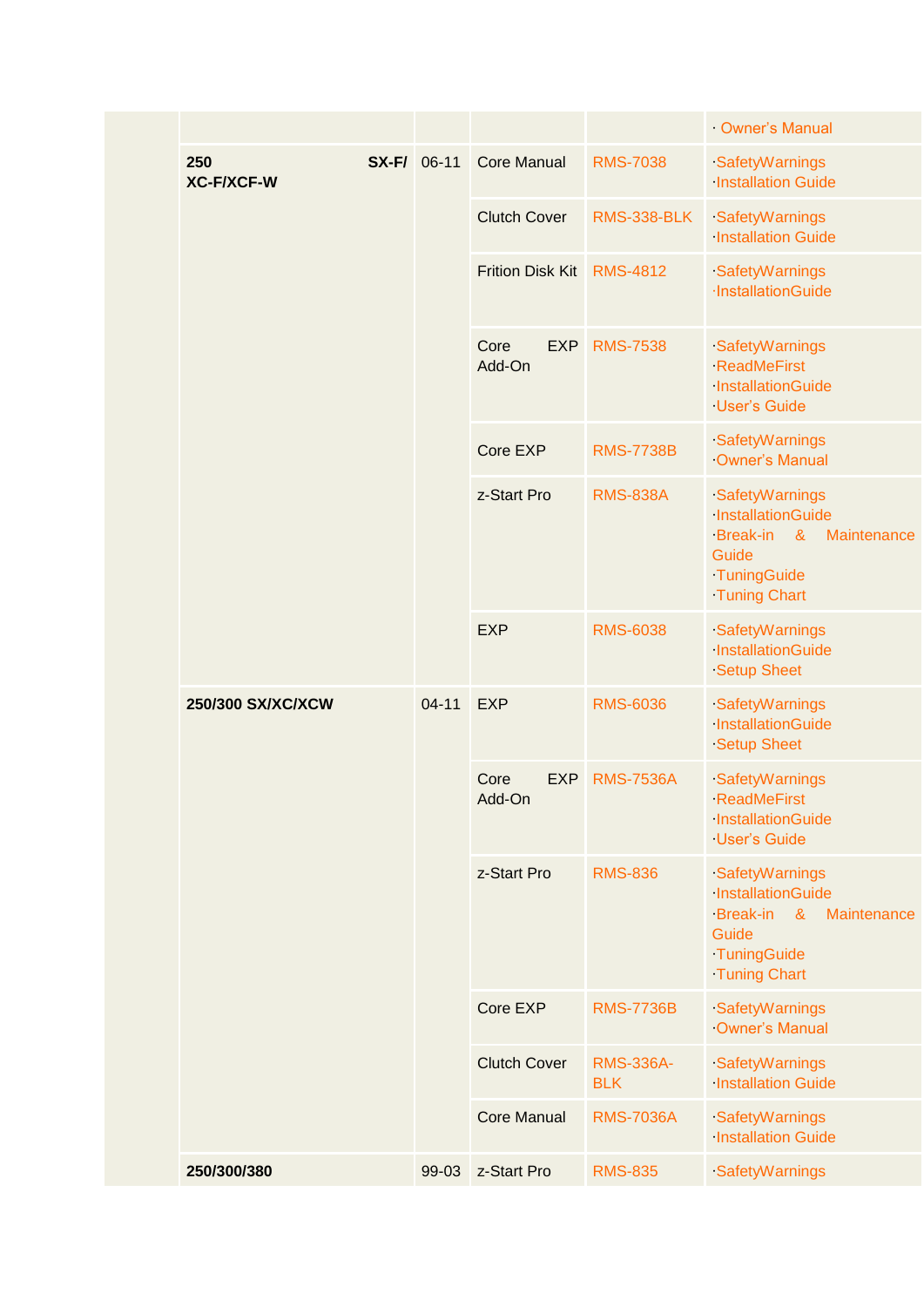| $03 - 11$<br><b>250SX</b><br><b>EXP</b><br><b>RMS-6036</b><br>SafetyWarnings<br>InstallationGuide<br><b>Setup Sheet</b><br><b>Clutch Cover</b><br><b>RMS-336A-</b><br>SafetyWarnings<br><b>Installation Guide</b><br><b>BLK</b><br><b>Clutch Basket</b><br>$06-11$<br><b>RMS-4138</b><br>250SX-F/XC-F/XC-FW/<br>SafetyWarnings<br><b>Installation Guide</b><br>350EXC-F/XCF-W<br>2012<br><b>EXP</b><br><b>RMS-6135</b><br>SafetyWarnings<br>InstallationGuide<br><b>Setup Sheet</b><br>350SX-F/XC-F<br><b>Core Manual</b><br>2011<br><b>RMS-7035</b><br>SafetyWarnings<br><b>Owner's Manual</b><br>Core EXP<br><b>RMS-7735B</b><br>SafetyWarnings<br><b>Installation Guide</b><br>400/450/530 EXC/XC-W<br>$08 - 10$<br><b>Clutch Basket</b><br><b>RMS-4130A</b><br>SafetyWarnings<br><b>Installation Guide</b><br>400/450/530<br>XC-W<br>450/530<br><b>EXP</b><br><b>RMS-6032</b><br>$08 - 11$<br>SafetyWarnings<br><b>EXC</b><br>InstallationGuide<br><b>Setup Sheet</b><br>450/505 SX ATV<br>$09-10$<br>z-Start Pro<br><b>RMS-830A</b><br>SafetyWarnings<br>InstallationGuide<br>Break-in &<br>Maintenance<br>Guide<br>TuningGuide<br><b>Tuning Chart</b><br>2012<br>450/500<br><b>EXP</b><br><b>RMS-6134</b><br>SafetyWarnings<br>InstallationGuide<br><b>EXC/XC-W</b><br>Setup Sheet<br><b>Clutch Cover</b><br><b>RMS-334-BLK</b><br>SafetyWarnings<br><b>Installation Guide</b><br>450<br>2012<br><b>SX-F</b><br><b>Clutch Cover</b><br>SafetyWarnings<br><b>RMS-334-BLK</b><br><b>Installation Guide</b><br>(Factory Edition)<br>2012<br>450<br>SX-F<br><b>EXP</b><br><b>RMS-6130</b><br>SafetyWarnings<br>InstallationGuide<br>Will<br><b>NOT</b><br>Fit<br><b>Factory Edition</b><br>Setup Sheet<br><b>Clutch Cover</b><br>450/505 SX-F<br>$07 - 11$<br><b>RMS-330A-</b><br>SafetyWarnings<br><b>Installation Guide</b><br><b>BLK</b><br><b>EXP</b><br>Core<br><b>RMS-7530A</b><br>SafetyWarnings<br>Add-On<br><b>ReadMeFirst</b> | EXC/<br><b>MXC/SX</b><br>(except 03 250 SX) |  | <b>Break-in</b><br>Maintenance<br>&<br>Guide<br><b>Tuning Chart</b> |
|-------------------------------------------------------------------------------------------------------------------------------------------------------------------------------------------------------------------------------------------------------------------------------------------------------------------------------------------------------------------------------------------------------------------------------------------------------------------------------------------------------------------------------------------------------------------------------------------------------------------------------------------------------------------------------------------------------------------------------------------------------------------------------------------------------------------------------------------------------------------------------------------------------------------------------------------------------------------------------------------------------------------------------------------------------------------------------------------------------------------------------------------------------------------------------------------------------------------------------------------------------------------------------------------------------------------------------------------------------------------------------------------------------------------------------------------------------------------------------------------------------------------------------------------------------------------------------------------------------------------------------------------------------------------------------------------------------------------------------------------------------------------------------------------------------------------------------------------------------------------------------------------------------------------------------------------|---------------------------------------------|--|---------------------------------------------------------------------|
|                                                                                                                                                                                                                                                                                                                                                                                                                                                                                                                                                                                                                                                                                                                                                                                                                                                                                                                                                                                                                                                                                                                                                                                                                                                                                                                                                                                                                                                                                                                                                                                                                                                                                                                                                                                                                                                                                                                                           |                                             |  |                                                                     |
|                                                                                                                                                                                                                                                                                                                                                                                                                                                                                                                                                                                                                                                                                                                                                                                                                                                                                                                                                                                                                                                                                                                                                                                                                                                                                                                                                                                                                                                                                                                                                                                                                                                                                                                                                                                                                                                                                                                                           |                                             |  |                                                                     |
|                                                                                                                                                                                                                                                                                                                                                                                                                                                                                                                                                                                                                                                                                                                                                                                                                                                                                                                                                                                                                                                                                                                                                                                                                                                                                                                                                                                                                                                                                                                                                                                                                                                                                                                                                                                                                                                                                                                                           |                                             |  |                                                                     |
|                                                                                                                                                                                                                                                                                                                                                                                                                                                                                                                                                                                                                                                                                                                                                                                                                                                                                                                                                                                                                                                                                                                                                                                                                                                                                                                                                                                                                                                                                                                                                                                                                                                                                                                                                                                                                                                                                                                                           |                                             |  |                                                                     |
|                                                                                                                                                                                                                                                                                                                                                                                                                                                                                                                                                                                                                                                                                                                                                                                                                                                                                                                                                                                                                                                                                                                                                                                                                                                                                                                                                                                                                                                                                                                                                                                                                                                                                                                                                                                                                                                                                                                                           |                                             |  |                                                                     |
|                                                                                                                                                                                                                                                                                                                                                                                                                                                                                                                                                                                                                                                                                                                                                                                                                                                                                                                                                                                                                                                                                                                                                                                                                                                                                                                                                                                                                                                                                                                                                                                                                                                                                                                                                                                                                                                                                                                                           |                                             |  |                                                                     |
|                                                                                                                                                                                                                                                                                                                                                                                                                                                                                                                                                                                                                                                                                                                                                                                                                                                                                                                                                                                                                                                                                                                                                                                                                                                                                                                                                                                                                                                                                                                                                                                                                                                                                                                                                                                                                                                                                                                                           |                                             |  |                                                                     |
|                                                                                                                                                                                                                                                                                                                                                                                                                                                                                                                                                                                                                                                                                                                                                                                                                                                                                                                                                                                                                                                                                                                                                                                                                                                                                                                                                                                                                                                                                                                                                                                                                                                                                                                                                                                                                                                                                                                                           |                                             |  |                                                                     |
|                                                                                                                                                                                                                                                                                                                                                                                                                                                                                                                                                                                                                                                                                                                                                                                                                                                                                                                                                                                                                                                                                                                                                                                                                                                                                                                                                                                                                                                                                                                                                                                                                                                                                                                                                                                                                                                                                                                                           |                                             |  |                                                                     |
|                                                                                                                                                                                                                                                                                                                                                                                                                                                                                                                                                                                                                                                                                                                                                                                                                                                                                                                                                                                                                                                                                                                                                                                                                                                                                                                                                                                                                                                                                                                                                                                                                                                                                                                                                                                                                                                                                                                                           |                                             |  |                                                                     |
|                                                                                                                                                                                                                                                                                                                                                                                                                                                                                                                                                                                                                                                                                                                                                                                                                                                                                                                                                                                                                                                                                                                                                                                                                                                                                                                                                                                                                                                                                                                                                                                                                                                                                                                                                                                                                                                                                                                                           |                                             |  |                                                                     |
|                                                                                                                                                                                                                                                                                                                                                                                                                                                                                                                                                                                                                                                                                                                                                                                                                                                                                                                                                                                                                                                                                                                                                                                                                                                                                                                                                                                                                                                                                                                                                                                                                                                                                                                                                                                                                                                                                                                                           |                                             |  |                                                                     |
|                                                                                                                                                                                                                                                                                                                                                                                                                                                                                                                                                                                                                                                                                                                                                                                                                                                                                                                                                                                                                                                                                                                                                                                                                                                                                                                                                                                                                                                                                                                                                                                                                                                                                                                                                                                                                                                                                                                                           |                                             |  |                                                                     |
|                                                                                                                                                                                                                                                                                                                                                                                                                                                                                                                                                                                                                                                                                                                                                                                                                                                                                                                                                                                                                                                                                                                                                                                                                                                                                                                                                                                                                                                                                                                                                                                                                                                                                                                                                                                                                                                                                                                                           |                                             |  |                                                                     |
|                                                                                                                                                                                                                                                                                                                                                                                                                                                                                                                                                                                                                                                                                                                                                                                                                                                                                                                                                                                                                                                                                                                                                                                                                                                                                                                                                                                                                                                                                                                                                                                                                                                                                                                                                                                                                                                                                                                                           |                                             |  |                                                                     |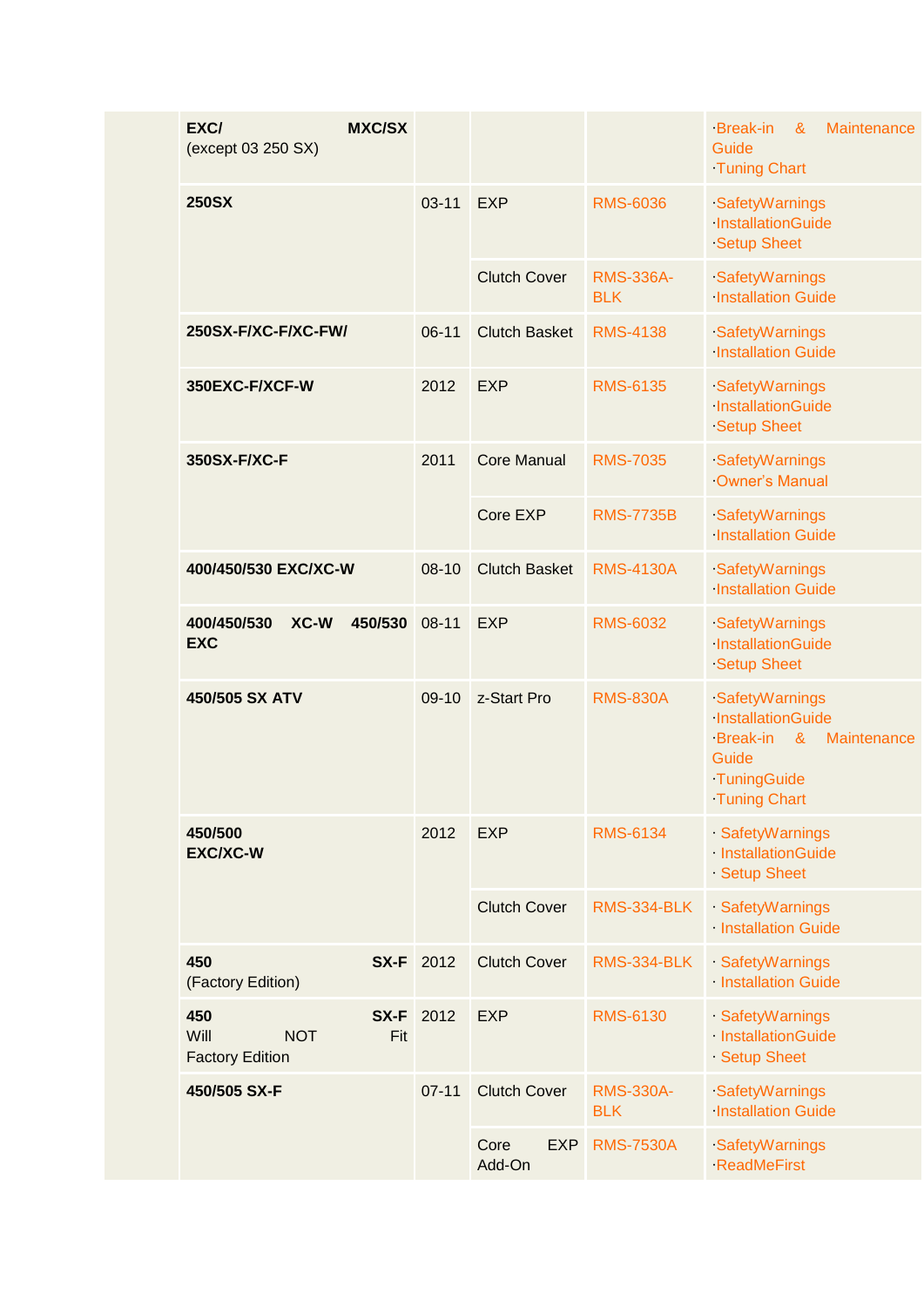|                        |                  |                              |                                | InstallationGuide<br><b>User's Guide</b>                                                                                         |
|------------------------|------------------|------------------------------|--------------------------------|----------------------------------------------------------------------------------------------------------------------------------|
|                        |                  | Core EXP                     | <b>RMS-7730B</b>               | SafetyWarnings<br>Owner's Manual                                                                                                 |
|                        |                  | <b>EXP</b>                   | <b>RMS-6030</b>                | SafetyWarnings<br>InstallationGuide<br><b>Setup Sheet</b>                                                                        |
|                        |                  | <b>Core Manual</b>           | <b>RMS-7030A</b>               | SafetyWarnings<br><b>Installation Guide</b>                                                                                      |
|                        |                  | z-Start Pro                  | <b>RMS-830A</b>                | SafetyWarnings<br>InstallationGuide<br>Break-in<br>$\alpha$<br>Maintenance<br>Guide<br>TuningGuide<br><b>Tuning Chart</b>        |
| 450/505<br>SX-F/XC-F   | $07 - 11$        | <b>Clutch Basket</b>         | <b>RMS-4130A</b>               | SafetyWarnings<br><b>Installation Guide</b>                                                                                      |
| 450/505 XC-F           | $01 - 11$        | Core<br><b>EXP</b><br>Add-On | <b>RMS-7530A</b>               | SafetyWarnings<br><b>ReadMeFirst</b><br>InstallationGuide<br><b>User's Guide</b>                                                 |
|                        | 08-09            | Core EXP                     | <b>RMS-7730B</b>               | SafetyWarnings<br>Owner's Manual                                                                                                 |
|                        | $08 - 11$        | z-Start Pro                  | <b>RMS-830A</b>                | SafetyWarnings<br>InstallationGuide<br>$\alpha$<br><b>Break-in</b><br>Maintenance<br>Guide<br>TuningGuide<br><b>Tuning Chart</b> |
|                        |                  | <b>EXP</b>                   | <b>RMS-6030</b>                | SafetyWarnings<br>InstallationGuide<br><b>Setup Sheet</b>                                                                        |
|                        |                  | <b>Clutch Cover</b>          | <b>RMS-330A-</b><br><b>BLK</b> | SafetyWarnings<br><b>Installation Guide</b>                                                                                      |
|                        |                  | <b>Core Manual</b>           | <b>RMS-7030A</b>               | SafetyWarnings<br><b>Installation Guide</b>                                                                                      |
| 450/525 XC ATV         | 08-09            | z-Start Pro                  | <b>RMS-850A</b>                | SafetyWarnings<br><b>Break-in</b><br>8 <sub>1</sub><br>Maintenance<br>Guide<br>TuningGuide<br><b>Tuning Chart</b>                |
| 450/530<br>400/450/530 | <b>EXC</b> 08-11 | <b>Clutch Cover</b>          | <b>RMS-332A-</b><br><b>BLK</b> | SafetyWarnings<br><b>Installation Guide</b>                                                                                      |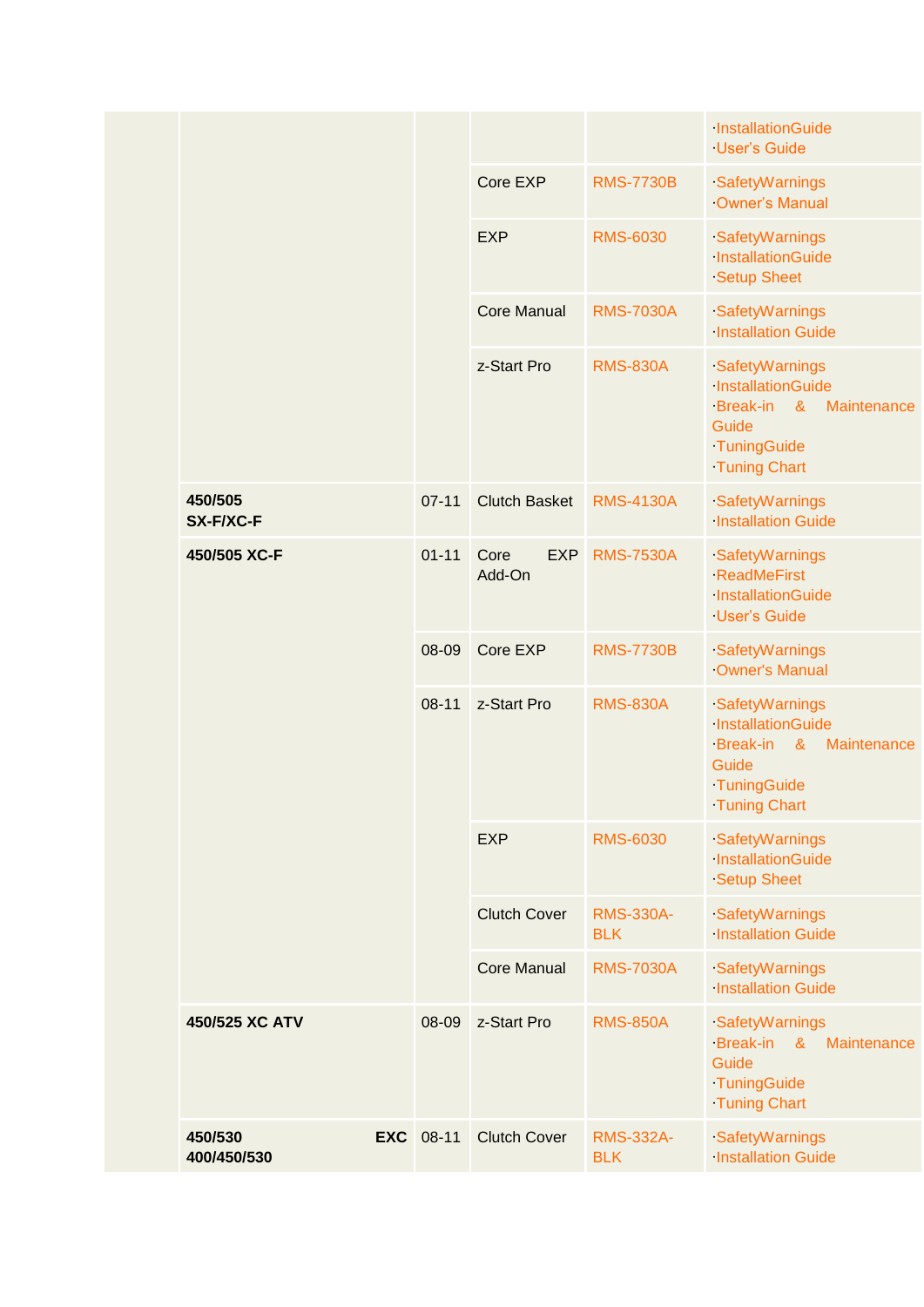|                                             | XC-W                                                                         |           |             |                     | <b>Core Manual</b>         |                    | <b>RMS-7032A</b> |                                                                                                                         | SafetyWarnings<br><b>Installation Guide</b>                                                                |             |                                                                                                                   |             |
|---------------------------------------------|------------------------------------------------------------------------------|-----------|-------------|---------------------|----------------------------|--------------------|------------------|-------------------------------------------------------------------------------------------------------------------------|------------------------------------------------------------------------------------------------------------|-------------|-------------------------------------------------------------------------------------------------------------------|-------------|
|                                             |                                                                              |           |             |                     | Core<br>Add-On             | <b>EXP</b>         | <b>RMS-7532A</b> |                                                                                                                         | SafetyWarnings<br><b>ReadMeFirst</b><br>InstallationGuide<br><b>User's Guide</b>                           |             |                                                                                                                   |             |
| 450/530<br>400/450/530<br><b>XC-W/XCR-W</b> |                                                                              |           |             | <b>EXC</b> 08-11    | z-Start Pro                |                    | <b>RMS-832</b>   |                                                                                                                         | SafetyWarnings<br>InstallationGuide<br>Break-in<br>$\alpha$<br>Guide<br>TuningGuide<br>Tuning Chart        | Maintenance |                                                                                                                   |             |
|                                             |                                                                              |           |             |                     | Core EXP                   |                    | <b>RMS-7732B</b> |                                                                                                                         | SafetyWarnings<br>Owner's Manual                                                                           |             |                                                                                                                   |             |
|                                             | 65 SX                                                                        |           |             | $03 - 11$           | z-Start<br><b>RMS-139A</b> |                    |                  | SafetyWarnings<br>InstallationGuide<br><b>Break-in</b><br>Guide<br><b>Tuning Chart</b>                                  | & Maintenance                                                                                              |             |                                                                                                                   |             |
|                                             | 85<br><b>SX/XC</b> 03-11<br><b>105 SX/XC</b><br>950/990<br><b>LC8 Engine</b> |           |             |                     | z-Start Pro                |                    | <b>RMS-831</b>   |                                                                                                                         | SafetyWarnings<br>InstallationGuide<br>Break-in<br>$\alpha$<br>Guide<br>TuningGuide<br><b>Tuning Chart</b> | Maintenance |                                                                                                                   |             |
|                                             |                                                                              |           |             |                     | $02 - 12$                  |                    | z-Start Pro      |                                                                                                                         | <b>RMS-631</b>                                                                                             |             | SafetyWarnings<br>InstallationGuide<br><b>Break-in</b><br>$\alpha$<br>Guide<br>TuningGuide<br><b>Tuning Chart</b> | Maintenance |
|                                             |                                                                              |           |             |                     | <b>EXP</b>                 |                    | <b>RMS-6131</b>  |                                                                                                                         | Safety Warnings<br>Installation Guide                                                                      |             |                                                                                                                   |             |
|                                             | <b>RFS</b><br>(Racing<br>Stroke)<br><b>Four</b><br>all models                |           | 04-07       | z-Start Pro         |                            | <b>RMS-833</b>     |                  | SafetyWarnings<br>InstallationGuide<br>Break-in<br>$\boldsymbol{\alpha}$<br>Guide<br>TuningGuide<br><b>Tuning Chart</b> | Maintenance                                                                                                |             |                                                                                                                   |             |
| Make                                        | Model                                                                        | Year      |             | <b>Product Type</b> |                            | <b>Parts Fiche</b> |                  |                                                                                                                         | Documents                                                                                                  |             |                                                                                                                   |             |
| <b>Polaris</b>                              | <b>Outlaw 450/525</b><br>(KTM motor)                                         | $07 - 11$ | z-Start Pro |                     |                            | <b>RMS-850A</b>    |                  | SafetyWarnings<br>InstallationGuide<br>TuningGuide<br><b>Tuning Chart</b>                                               | Break-in & Maintenance                                                                                     | Guide       |                                                                                                                   |             |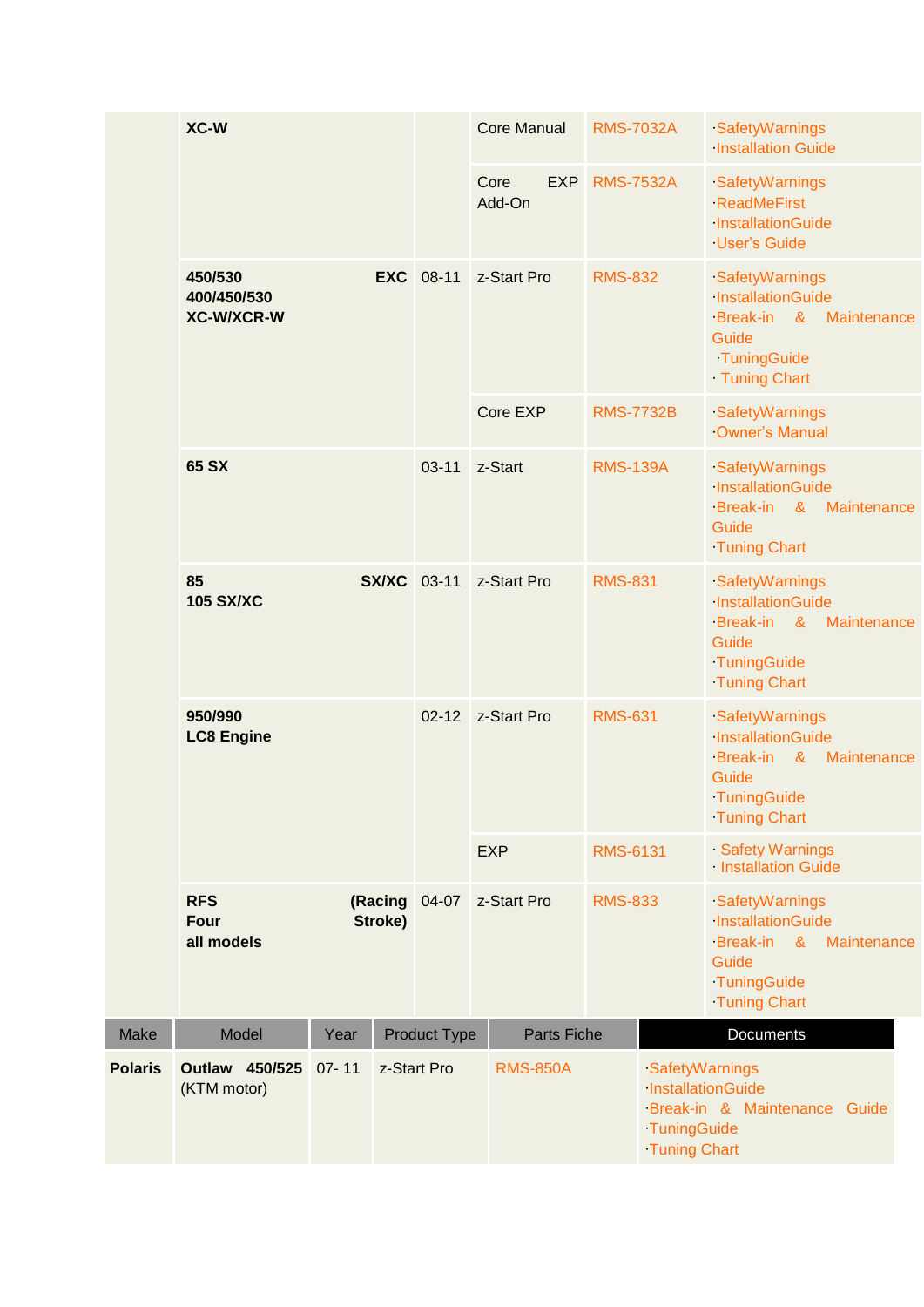| <b>Make</b>   | Model         | Year                     | <b>Product Type</b>      | <b>Parts Fiche</b>                                                         | Documents                                                                                                 |
|---------------|---------------|--------------------------|--------------------------|----------------------------------------------------------------------------|-----------------------------------------------------------------------------------------------------------|
| <b>Suzuki</b> | <b>RM65</b>   | 00-07                    | <b>Clutch Basket</b>     | <b>RMS-4140</b>                                                            | SafetyWarnings<br><b>Installation Guide</b>                                                               |
|               |               | z-Start                  | <b>RMS-140A</b>          | SafetyWarnings<br><b>InstallationGuide</b><br>Break-in & Maintenance Guide |                                                                                                           |
| <b>RM250</b>  | 99-08         | <b>Friction Disk Kit</b> | <b>RMS-4865</b>          | SafetyWarnings<br><b>Installation Guide</b>                                |                                                                                                           |
|               |               | <b>EXP</b>               | <b>RMS-6064</b>          | SafetyWarnings<br>InstallationGuide<br><b>Setup Sheet</b>                  |                                                                                                           |
|               | <b>RMZ250</b> | 04-06                    | <b>Clutch Cover</b>      | <b>RMS-361-BLK</b>                                                         | SafetyWarnings<br><b>Installation Guide</b>                                                               |
|               |               | Core EXP                 | <b>RMS-7761B</b>         | SafetyWarnings<br>Owner's Manual                                           |                                                                                                           |
|               |               |                          | Core EXP Add-On          | <b>RMS-7561</b>                                                            | SafetyWarnings<br><b>ReadMeFirst</b><br>InstallationGuide<br><b>User's Guide</b>                          |
|               |               |                          | <b>Core Manual</b>       | <b>RMS-7061</b>                                                            | SafetyWarnings<br><b>Installation Guide</b>                                                               |
|               |               |                          | z-Start Pro              | <b>RMS-861</b>                                                             | SafetyWarnings<br>InstallationGuide<br>Break-in & Maintenance Guide<br>TuningGuide<br><b>Tuning Chart</b> |
|               |               | $04 - 11$                | <b>Friction Disk Kit</b> | <b>RMS-4861</b>                                                            | SafetyWarnings<br><b>Installation Guide</b>                                                               |
|               |               | 07-09                    | <b>Clutch Basket</b>     | <b>RMS-4167</b>                                                            | SafetyWarnings<br><b>Installation Guide</b>                                                               |
|               |               | $07 - 11$                | <b>Clutch Cover</b>      | <b>RMS-367-BLK</b>                                                         | SafetyWarnings<br><b>Installation Guide</b>                                                               |
|               |               |                          | <b>Core Manual</b>       | <b>RMS-7067</b>                                                            | SafetyWarnings<br><b>Installation Guide</b>                                                               |
|               |               |                          | Core EXP                 | <b>RMS-7767B</b>                                                           | SafetyWarnings                                                                                            |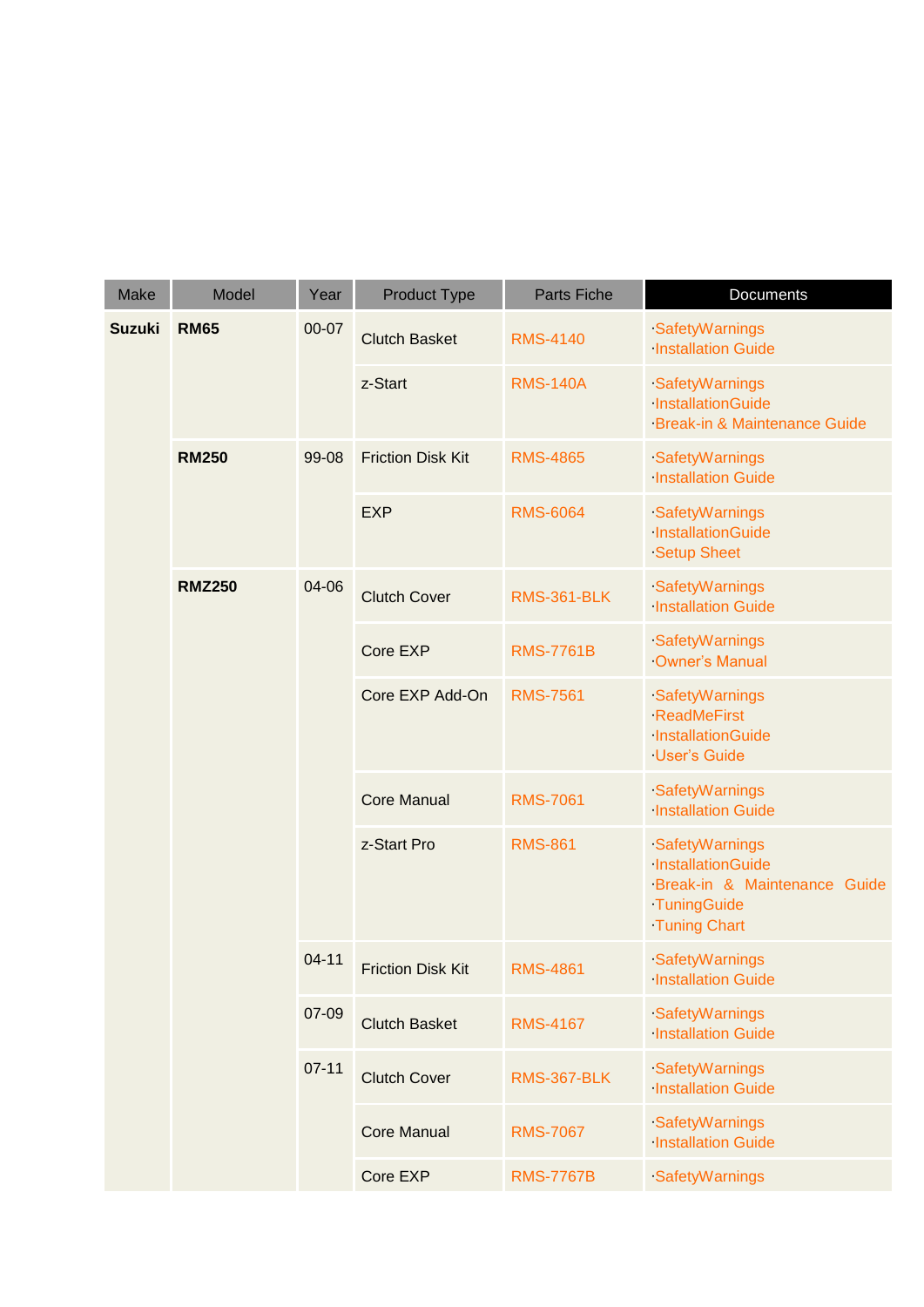|  |                       |           |                          |                  | Owner's Manual                                                                                            |
|--|-----------------------|-----------|--------------------------|------------------|-----------------------------------------------------------------------------------------------------------|
|  |                       |           | Core EXP Add-On          | <b>RMS-7567</b>  | SafetyWarnings<br><b>ReadMeFirst</b><br>InstallationGuide<br><b>User's Guide</b>                          |
|  |                       |           | <b>EXP</b>               | <b>RMS-6067</b>  | SafetyWarnings<br>InstallationGuide<br><b>Setup Sheet</b>                                                 |
|  |                       |           | z-Start Pro              | <b>RMS-867</b>   | SafetyWarnings<br>InstallationGuide<br>Break-in & Maintenance Guide<br><b>Tuning Guide</b>                |
|  | <b>DRZ400</b>         | $00 - 11$ | <b>Friction Disk Kit</b> | <b>RMS-4813</b>  | SafetyWarnings<br><b>Installation Guide</b>                                                               |
|  |                       |           | <b>EXP</b>               | <b>RMS-6060</b>  | SafetyWarnings<br>InstallationGuide<br><b>Setup Sheet</b>                                                 |
|  | Z400<br><b>LTR450</b> | 03-09     | <b>Friction Disk Kit</b> | <b>RMS-4813</b>  | SafetyWarnings<br><b>Installation Guide</b>                                                               |
|  |                       | 06-09     | z-Start Pro              | <b>RMS-866</b>   | SafetyWarnings<br>InstallationGuide<br>Break-in & Maintenance Guide<br>TuningGuide<br><b>Tuning Chart</b> |
|  |                       |           | <b>Friction Disk Kit</b> | <b>RMS-4865</b>  | SafetyWarnings<br><b>Installation Guide</b>                                                               |
|  | <b>RMX450</b>         | 2010      | <b>Friction Disk Kit</b> | <b>RMS-4865</b>  | SafetyWarnings<br><b>Installation Guide</b>                                                               |
|  |                       |           | <b>EXP</b>               | <b>RMS-6064</b>  | SafetyWarnings<br>InstallationGuide<br><b>Setup Sheet</b>                                                 |
|  |                       |           | <b>Clutch Cover</b>      | RMS-364A-BLK     | SafetyWarnings<br><b>Installation Guide</b>                                                               |
|  |                       |           | z-Start Pro              | <b>RMS-864</b>   | SafetyWarnings<br>InstallationGuide<br>Break-in & Maintenance Guide<br><b>Tuning Guide</b>                |
|  |                       |           | Core EXP                 | <b>RMS-7764B</b> | SafetyWarnings<br>Owner's Manual                                                                          |
|  |                       |           |                          | Core EXP Add-On  | <b>RMS-7564A</b>                                                                                          |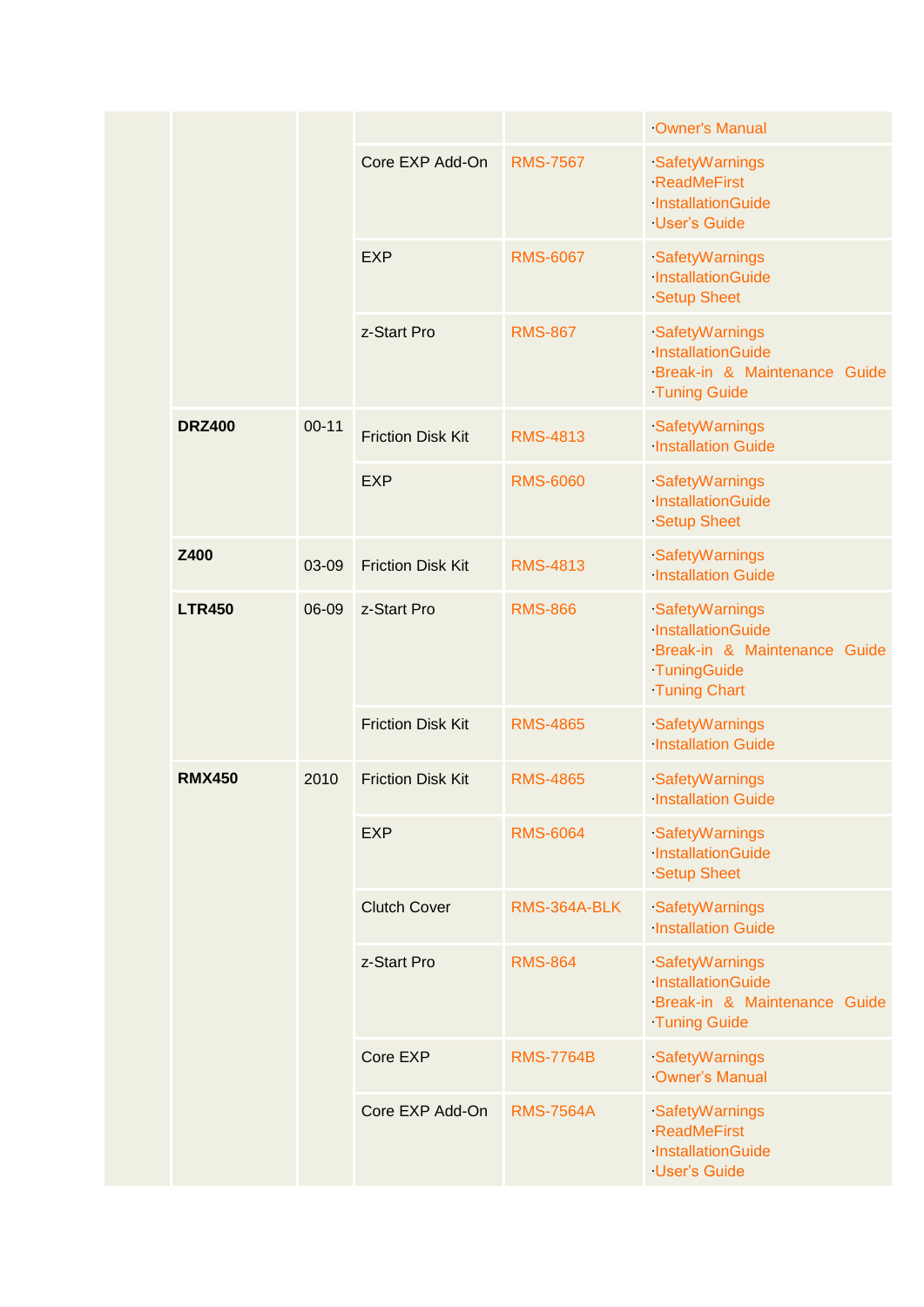|        |               |                 | <b>Core Manual</b>       | <b>RMS-7064A</b>                                                                 | SafetyWarnings<br><b>Installation Guide</b>                                                               |
|--------|---------------|-----------------|--------------------------|----------------------------------------------------------------------------------|-----------------------------------------------------------------------------------------------------------|
|        | <b>RMZ450</b> | $05-07$         | z-Start Pro              | <b>RMS-865</b>                                                                   | SafetyWarnings<br>InstallationGuide<br>Break-in & Maintenance Guide<br>TuningGuide<br><b>Tuning Chart</b> |
|        |               | $05 - 11$       | <b>Friction Disk Kit</b> | <b>RMS-4865</b>                                                                  | SafetyWarnings<br><b>Installation Guide</b>                                                               |
|        |               |                 | <b>EXP</b>               | <b>RMS-6064</b>                                                                  | SafetyWarnings<br>InstallationGuide<br><b>Setup Sheet</b>                                                 |
|        |               | $08 - 11$       | <b>Clutch Basket</b>     | <b>RMS-4164</b>                                                                  | SafetyWarnings<br><b>Installation Guide</b>                                                               |
|        |               |                 | <b>Clutch Cover</b>      | RMS-364A-BLK                                                                     | SafetyWarnings<br><b>Installation Guide</b>                                                               |
|        |               |                 | Core EXP                 | <b>RMS-7764B</b>                                                                 | SafetyWarnings<br><b>Owner's Manual</b>                                                                   |
|        |               | Core EXP Add-On | <b>RMS-7564A</b>         | SafetyWarnings<br><b>ReadMeFirst</b><br>InstallationGuide<br><b>User's Guide</b> |                                                                                                           |
|        |               |                 | <b>Core Manual</b>       | <b>RMS-7564A</b>                                                                 | SafetyWarnings<br><b>Installation Guide</b>                                                               |
|        |               |                 | z-Start Pro              | <b>RMS-864</b>                                                                   | SafetyWarnings<br>InstallationGuide<br>Break-in & Maintenance Guide<br><b>Tuning Guide</b>                |
| Make   | Model         | Year            | <b>Product Type</b>      | <b>Parts Fiche</b>                                                               | <b>Documents</b>                                                                                          |
| Yamaha | <b>TTR125</b> | $00 - 11$       | z-Start                  | <b>RMS-177A</b>                                                                  | SafetyWarnings<br>InstallationGuide<br>Break-in & Maintenance Guide                                       |
|        | <b>YZ125</b>  | $93 - 12$       | <b>EXP</b>               | <b>RMS-6075</b>                                                                  | SafetyWarnings<br>InstallationGuide<br><b>Setup Sheet</b>                                                 |
|        |               | $05 - 11$       | <b>Brake Kit</b>         | <b>RMS-503B</b>                                                                  | SafetyWarnings<br><b>Installation Guide</b>                                                               |
|        |               |                 | z-Start Pro              | <b>RMS-871</b>                                                                   | SafetyWarnings<br>InstallationGuide<br>Break-in & Maintenance Guide<br>TuningGuide<br>TuningChart         |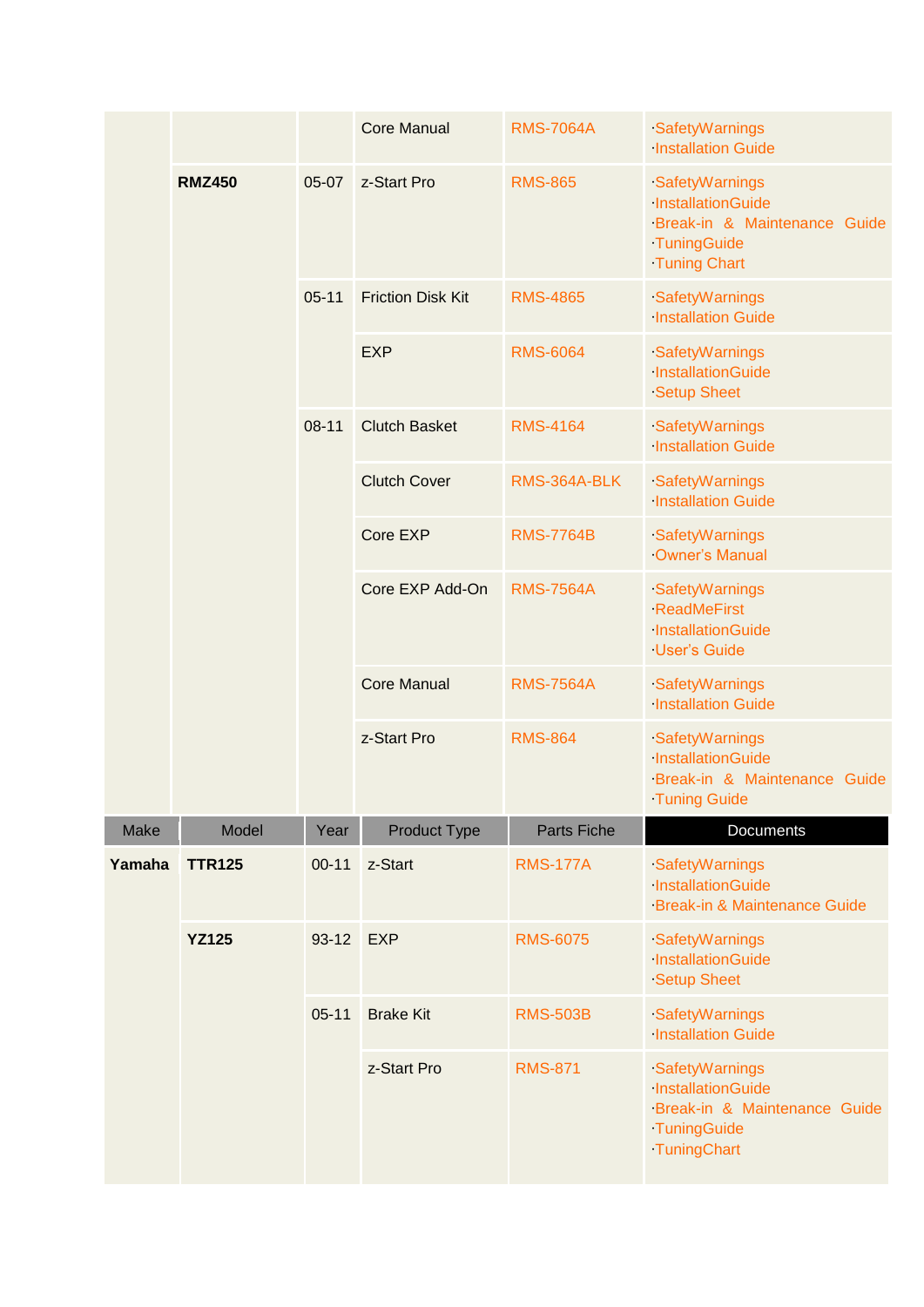|  | <b>WR250F</b> | 2011      | <b>Clutch Basket</b>     | <b>RMS-4171</b>    | SafetyWarnings<br><b>Installation Guide</b>                                                               |                                  |  |  |  |  |                 |                 |                                                                                  |
|--|---------------|-----------|--------------------------|--------------------|-----------------------------------------------------------------------------------------------------------|----------------------------------|--|--|--|--|-----------------|-----------------|----------------------------------------------------------------------------------|
|  | <b>YZ250</b>  | 99-11     | <b>Clutch Cover</b>      | <b>RMS-370-BLK</b> | SafetyWarnings<br><b>Installation Guide</b>                                                               |                                  |  |  |  |  |                 |                 |                                                                                  |
|  |               |           | Core EXP Add-On          | <b>RMS-7570A</b>   | SafetyWarnings<br><b>ReadMeFirst</b><br>InstallationGuide<br><b>User's Guide</b>                          |                                  |  |  |  |  |                 |                 |                                                                                  |
|  |               |           | z-Start Pro              | <b>RMS-870</b>     | SafetyWarnings<br>InstallationGuide<br>Break-in & Maintenance Guide<br>TuningGuide<br><b>Tuning Chart</b> |                                  |  |  |  |  |                 |                 |                                                                                  |
|  |               |           | Core EXP                 | <b>RMS-7770B</b>   | SafetyWarnings<br><b>Owner's Manual</b>                                                                   |                                  |  |  |  |  |                 |                 |                                                                                  |
|  |               | 04-09     | <b>EXP</b>               | <b>RMS-6070</b>    | SafetyWarnings<br>InstallationGuide<br><b>Setup Sheet</b>                                                 |                                  |  |  |  |  |                 |                 |                                                                                  |
|  |               |           | <b>Friction Disk Kit</b> | <b>RMS-4873</b>    | SafetyWarnings<br><b>Installation Guide</b>                                                               |                                  |  |  |  |  |                 |                 |                                                                                  |
|  |               |           | <b>Core Manual</b>       | <b>RMS-7070A</b>   | SafetyWarnings<br><b>Installation Guide</b>                                                               |                                  |  |  |  |  |                 |                 |                                                                                  |
|  | <b>YZ250F</b> |           | <b>Clutch Basket</b>     | <b>RMS-4171</b>    | SafetyWarnings<br>InstallationGuide                                                                       |                                  |  |  |  |  |                 |                 |                                                                                  |
|  | YZ/WR250F     | $01 - 11$ | <b>EXP</b>               | <b>RMS-6071</b>    | SafetyWarnings<br>InstallationGuide<br><b>Setup Sheet</b>                                                 |                                  |  |  |  |  |                 |                 |                                                                                  |
|  |               |           | z-Start Pro              | <b>RMS-871</b>     | SafetyWarnings<br>InstallationGuide<br>Break-in & Maintenance Guide<br>TuningGuide<br><b>Tuning Chart</b> |                                  |  |  |  |  |                 |                 |                                                                                  |
|  |               |           |                          |                    |                                                                                                           |                                  |  |  |  |  | Core EXP Add-On | <b>RMS-7571</b> | SafetyWarnings<br><b>ReadMeFirst</b><br>InstallationGuide<br><b>User's Guide</b> |
|  |               |           | <b>Clutch Cover</b>      | <b>RMS-371-BLK</b> | SafetyWarnings<br><b>Installation Guide</b>                                                               |                                  |  |  |  |  |                 |                 |                                                                                  |
|  |               |           | <b>Core Manual</b>       | <b>RMS-7071</b>    | SafetyWarnings<br><b>Installation Guide</b>                                                               |                                  |  |  |  |  |                 |                 |                                                                                  |
|  |               |           |                          | Core EXP           | <b>RMS-7771B</b>                                                                                          | SafetyWarnings<br>Owner's Manual |  |  |  |  |                 |                 |                                                                                  |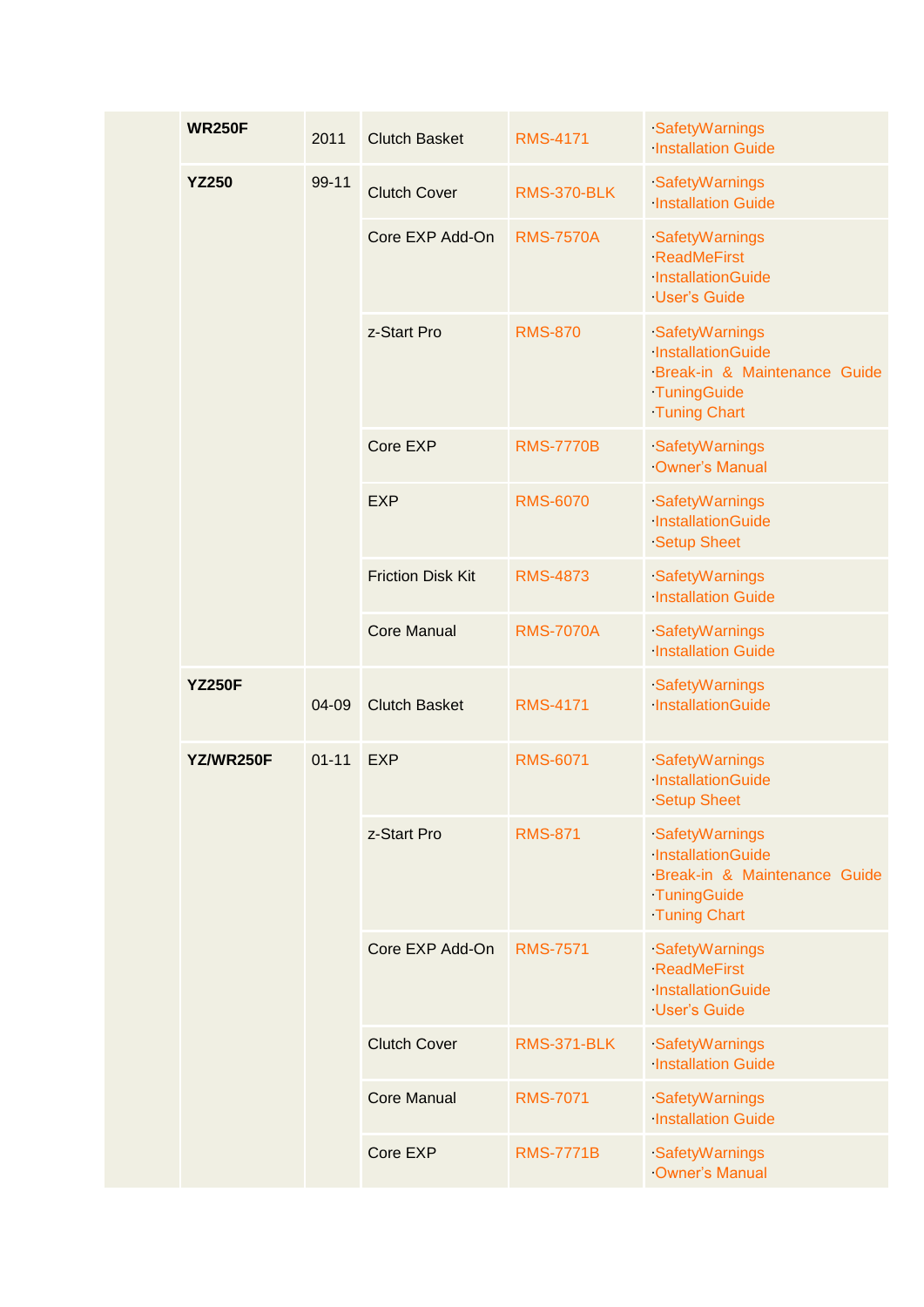|                                  |           | <b>Friction Disk Kit</b> | <b>RMS-4812</b>  | SafetyWarnings<br><b>Installation Guide</b>                                                               |
|----------------------------------|-----------|--------------------------|------------------|-----------------------------------------------------------------------------------------------------------|
| YZ/WR426F                        | $00 - 02$ | z-Start Pro              | <b>RMS-875</b>   | SafetyWarnings<br>InstallationGuide<br>Break-in & Maintenance Guide<br><b>Tuning Guide</b>                |
| <b>WR450F</b>                    | 03-06     | z-Start Pro              | <b>RMS-872</b>   | SafetyWarnings<br>InstallationGuide<br>Break-in & Maintenance Guide<br>TuningGuide<br><b>Tuning Chart</b> |
|                                  | $03 - 11$ | <b>Clutch Cover</b>      | RMS-373A-BLK     | SafetyWarnings<br><b>Installation Guide</b>                                                               |
|                                  |           | <b>Core Manual</b>       | <b>RMS-7073A</b> | SafetyWarnings<br><b>Installation Guide</b>                                                               |
|                                  |           | <b>Friction Disk Kit</b> | <b>RMS-4873</b>  | SafetyWarnings<br><b>Installation Guide</b>                                                               |
|                                  | $04 - 11$ | <b>Clutch Basket</b>     | <b>RMS-4172</b>  | SafetyWarnings<br><b>Installation Guide</b>                                                               |
|                                  | $07 - 11$ | Core EXP                 | <b>RMS-7773B</b> | SafetyWarnings<br><b>Owner's Manual</b>                                                                   |
|                                  |           | Core EXP Add-On          | <b>RMS-7573A</b> | SafetyWarnings<br><b>ReadMeFirst</b><br>InstallationGuide<br><b>User's Guide</b>                          |
|                                  |           | z-Start Pro              | <b>RMS-873</b>   | SafetyWarnings<br>InstallationGuide<br>Break-in & Maintenance Guide<br>TuningGuide<br><b>Tuning Chart</b> |
|                                  |           | <b>EXP</b>               | <b>RMS-6073</b>  | SafetyWarnings<br>InstallationGuide<br><b>Setup Sheet</b>                                                 |
| <b>YFZ450/R/X</b>                | $04 - 11$ | z-Start Pro              | <b>RMS-874</b>   | SafetyWarnings<br>InstallationGuide<br>TuningGuide<br><b>Tuning Chart</b>                                 |
|                                  |           | <b>Friction Disk Kit</b> | <b>RMS-4873</b>  | SafetyWarnings<br><b>Installation Guide</b>                                                               |
| <b>YFZ450R</b><br><b>YFZ450X</b> | $04 - 11$ | <b>Clutch Cover</b>      | RMS-373A-BLK     | SafetyWarnings<br><b>Installation Guide</b>                                                               |
|                                  | 09-10     | <b>Clutch Basket</b>     | <b>RMS-4172</b>  | SafetyWarnings<br><b>Installation Guide</b>                                                               |